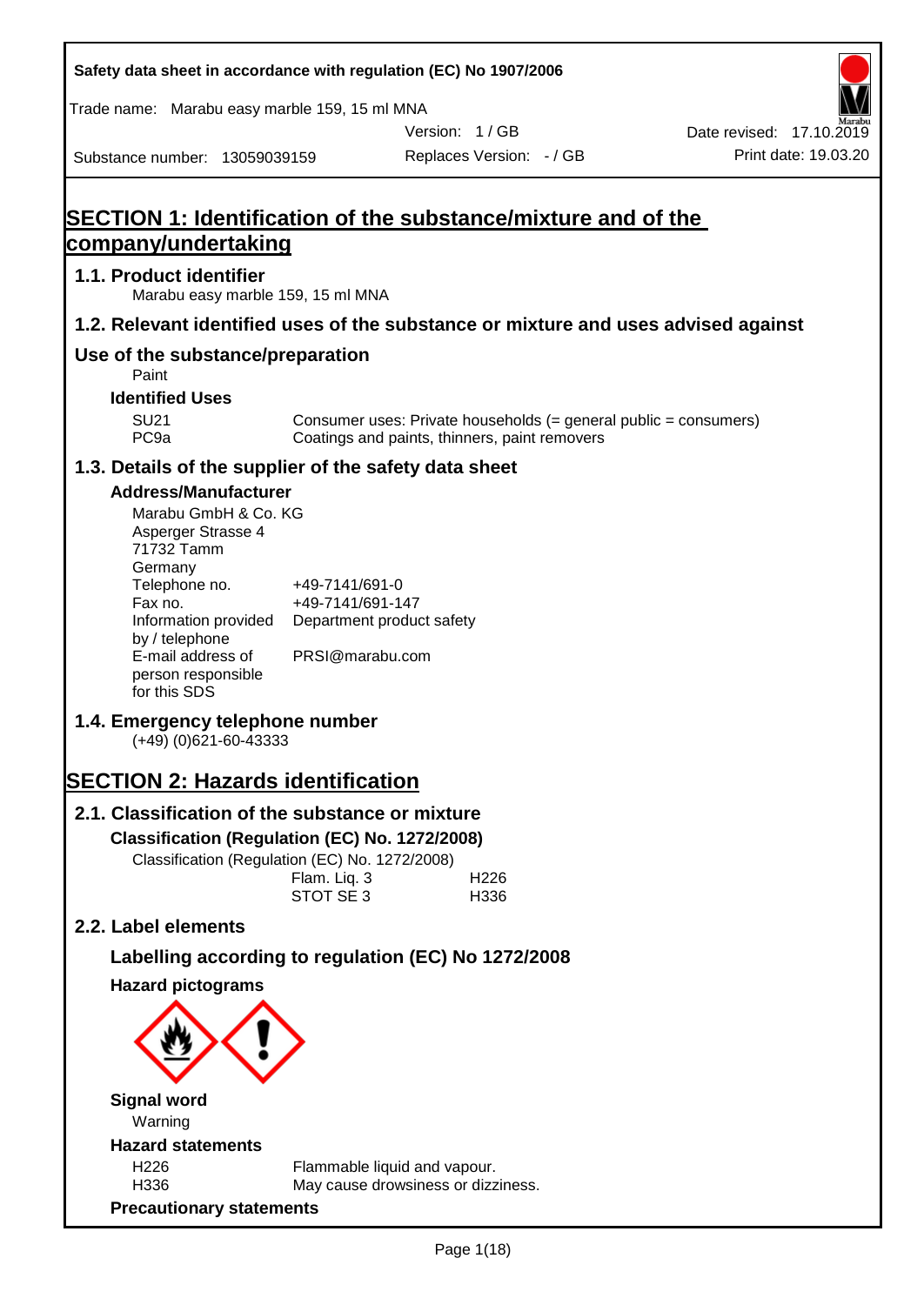| Safety data sheet in accordance with regulation (EC) No 1907/2006               |                          |                                                 |                          |    |                                                       |                                                                           |  |
|---------------------------------------------------------------------------------|--------------------------|-------------------------------------------------|--------------------------|----|-------------------------------------------------------|---------------------------------------------------------------------------|--|
| Trade name: Marabu easy marble 159, 15 ml MNA                                   |                          |                                                 |                          |    |                                                       |                                                                           |  |
|                                                                                 |                          |                                                 | Version: 1/GB            |    |                                                       | Date revised: 17.10.2019                                                  |  |
| Substance number: 13059039159                                                   |                          |                                                 | Replaces Version: - / GB |    |                                                       | Print date: 19.03.20                                                      |  |
| P <sub>101</sub>                                                                |                          |                                                 |                          |    |                                                       | If medical advice is needed, have product container or label at hand.     |  |
| P <sub>102</sub><br>P210                                                        |                          | Keep out of reach of children.                  |                          |    |                                                       |                                                                           |  |
|                                                                                 | sources. No smoking.     |                                                 |                          |    |                                                       | Keep away from heat, hot surfaces, sparks, open flames and other ignition |  |
| P271                                                                            |                          | Use only outdoors or in a well-ventilated area. |                          |    |                                                       |                                                                           |  |
| P405                                                                            | Store locked up.         |                                                 |                          |    |                                                       |                                                                           |  |
| P501.9                                                                          |                          |                                                 |                          |    | Dispose of contents / container as problematic waste. |                                                                           |  |
| Hazardous component(s) to be indicated on label (Regulation (EC) No. 1272/2008) |                          |                                                 |                          |    |                                                       |                                                                           |  |
| contains                                                                        |                          |                                                 |                          |    | 2-Methoxy-1-methylethyl acetate; 1-Methoxy-2-propanol | Hydrocarbons, C9-C11, n-alkanes, isoalkanes, cyclics, < 2% aromatics;     |  |
| 2.3. Other hazards                                                              |                          |                                                 |                          |    |                                                       |                                                                           |  |
| No special hazards have to be mentioned.                                        |                          |                                                 |                          |    |                                                       |                                                                           |  |
|                                                                                 |                          |                                                 |                          |    |                                                       |                                                                           |  |
| <b>SECTION 3: Composition/information on ingredients</b>                        |                          |                                                 |                          |    |                                                       |                                                                           |  |
| 3.2. Mixtures                                                                   |                          |                                                 |                          |    |                                                       |                                                                           |  |
| <b>Chemical characterization</b>                                                |                          |                                                 |                          |    |                                                       |                                                                           |  |
| Paint based on alkyd resins and on solvents                                     |                          |                                                 |                          |    |                                                       |                                                                           |  |
| <b>Hazardous ingredients</b>                                                    |                          |                                                 |                          |    |                                                       |                                                                           |  |
| 1-Methoxy-2-propanol                                                            |                          |                                                 |                          |    |                                                       |                                                                           |  |
| CAS No.                                                                         | 107-98-2                 |                                                 |                          |    |                                                       |                                                                           |  |
| EINECS no.                                                                      | 203-539-1                |                                                 |                          |    |                                                       |                                                                           |  |
| Registration no.<br>Concentration                                               | 01-2119457435-35<br>$>=$ | 25                                              | $\lt$                    | 50 | $\%$                                                  |                                                                           |  |
|                                                                                 |                          |                                                 |                          |    |                                                       |                                                                           |  |
| Classification (Regulation (EC) No. 1272/2008)                                  |                          |                                                 |                          |    |                                                       |                                                                           |  |
|                                                                                 | STOT SE 3                |                                                 | H336                     |    |                                                       |                                                                           |  |
|                                                                                 | Flam. Liq. 3             |                                                 | H <sub>226</sub>         |    |                                                       |                                                                           |  |
| 2-Methoxy-1-methylethyl acetate                                                 |                          |                                                 |                          |    |                                                       |                                                                           |  |
| CAS No.                                                                         | 108-65-6                 |                                                 |                          |    |                                                       |                                                                           |  |
| EINECS no.                                                                      | 203-603-9                |                                                 |                          |    |                                                       |                                                                           |  |
| Registration no.                                                                | 01-2119475791-29         |                                                 |                          |    |                                                       |                                                                           |  |
| Concentration                                                                   | $>=$                     | 10                                              | $\prec$                  | 20 | %                                                     |                                                                           |  |
| Classification (Regulation (EC) No. 1272/2008)                                  |                          |                                                 |                          |    |                                                       |                                                                           |  |
|                                                                                 | Flam. Liq. 3             |                                                 | H <sub>226</sub>         |    |                                                       |                                                                           |  |
|                                                                                 | STOT SE 3                |                                                 | H336                     |    |                                                       |                                                                           |  |
|                                                                                 |                          |                                                 |                          |    |                                                       |                                                                           |  |
| Hydrocarbons, C9-C11, n-alkanes, isoalkanes, cyclics, < 2% aromatics<br>CAS No. | 64742-48-9               |                                                 |                          |    |                                                       |                                                                           |  |
| EINECS no.                                                                      | 265-150-3                |                                                 |                          |    |                                                       |                                                                           |  |
| Registration no.                                                                |                          | 01-2119463258-33 (LIST NUMBER 919-857-5)        |                          |    |                                                       |                                                                           |  |
| Concentration                                                                   | $>=$                     | 10                                              | $\overline{\phantom{0}}$ | 20 | %                                                     |                                                                           |  |
| Classification (Regulation (EC) No. 1272/2008)                                  |                          |                                                 |                          |    |                                                       |                                                                           |  |
|                                                                                 | Asp. Tox. 1              |                                                 | H304                     |    |                                                       |                                                                           |  |
|                                                                                 | Flam. Liq. 3             |                                                 | H <sub>226</sub>         |    |                                                       |                                                                           |  |
|                                                                                 | STOT SE 3                |                                                 | H336                     |    |                                                       |                                                                           |  |
|                                                                                 |                          |                                                 | <b>EUH066</b>            |    |                                                       |                                                                           |  |
| 2-Butoxyethyl acetate                                                           |                          |                                                 |                          |    |                                                       |                                                                           |  |
| CAS No.                                                                         | 112-07-2                 |                                                 |                          |    |                                                       |                                                                           |  |
| EINECS no.                                                                      | 203-933-3                |                                                 |                          |    |                                                       |                                                                           |  |
|                                                                                 |                          |                                                 |                          |    |                                                       |                                                                           |  |

Г

 $\overline{\mathbf{1}}$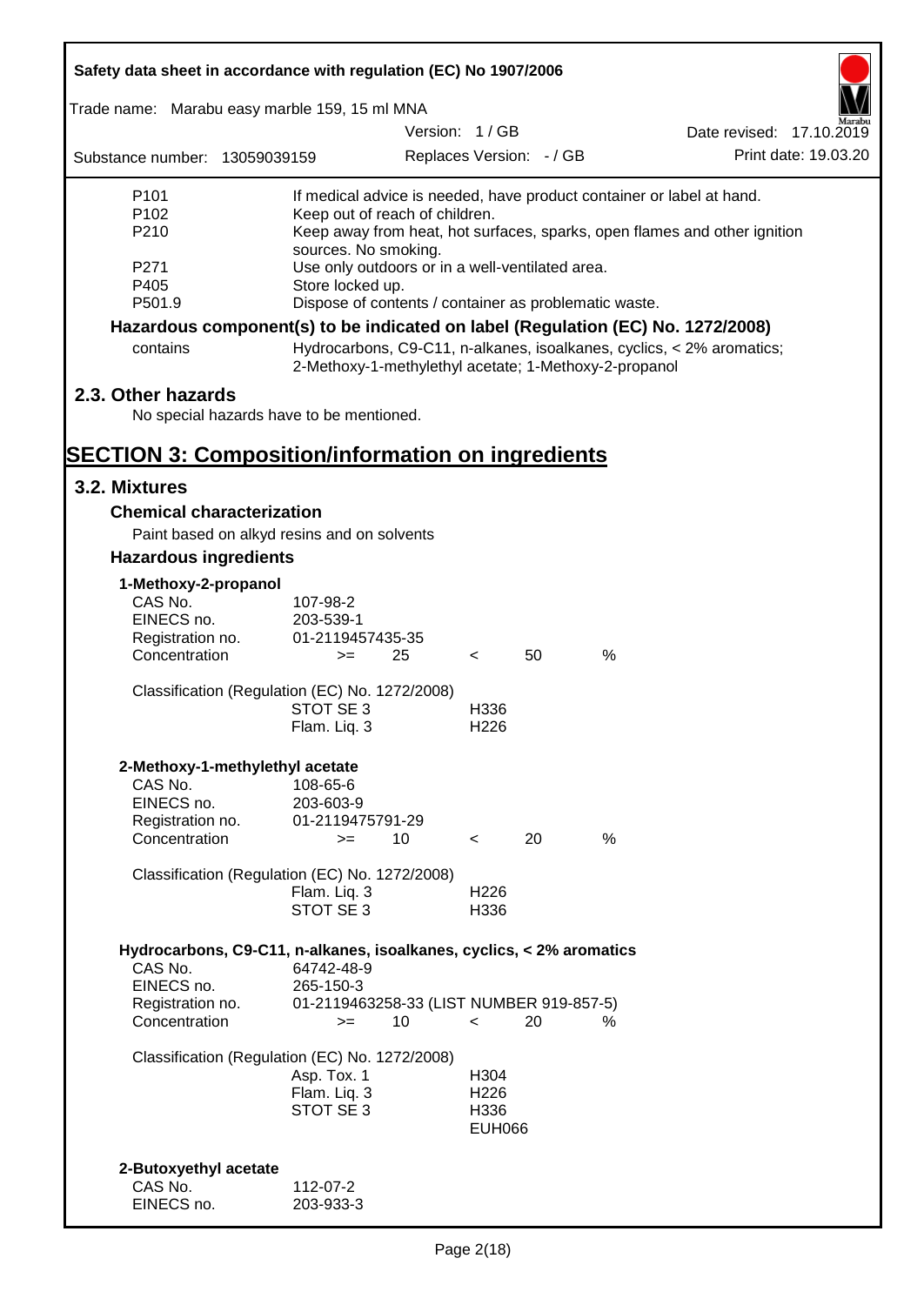# **Safety data sheet in accordance with regulation (EC) No 1907/2006** Substance number: 13059039159 Version: 1 / GB Replaces Version:  $-$  / GB Print date: 19.03.20 Date revised: 17.10.2019 Trade name: Marabu easy marble 159, 15 ml MNA Registration no. 01-2119475112-47  $\text{Concentration}$   $\geq$  1 < 10 % Classification (Regulation (EC) No. 1272/2008) Acute Tox. 4 H332 Acute Tox. 4 H312 Acute Tox. 4 H302 **2-Methoxypropanol** CAS No. 1589-47-5 EINECS no. 216-455-5  $\text{Concentration}$   $\rightarrow$  0.1 < 0.3 % Classification (Regulation (EC) No. 1272/2008) Skin Irrit. 2 H315 STOT SE 3 H335 Repr. 1B H360D Flam. Liq. 3 H226 Eye Dam. 1 H318

# **SECTION 4: First aid measures**

## **4.1. Description of first aid measures**

#### **General information**

In all cases of doubt, or when symptoms persist, seek medical attention. Never give anything by mouth to an unconscious person. If unconscious place in recovery position and seek medical advice.

#### **After inhalation**

Remove to fresh air, keep patient warm and at rest. If breathing is irregular or stopped, administer artificial respiration.

#### **After skin contact**

Remove contaminated clothing. Wash skin thoroughly with soap and water or use recognised skin cleanser. Do NOT use solvents or thinners.

#### **After eye contact**

Remove contact lenses, irrigate copiously with clean, fresh water, holding the eyelids apart for at least 10 minutes and seek immediate medical advice.

#### **After ingestion**

If accidentally swallowed rinse the mouth with plenty of water (only if the person is conscious) and obtain immediate medical attention. Keep at rest. Do NOT induce vomiting.

# **4.2. Most important symptoms and effects, both acute and delayed**

Until now no symptoms known so far.

# **4.3. Indication of any immediate medical attention and special treatment needed**

### **Hints for the physician / treatment**

Treat symptomatically

# **SECTION 5: Firefighting measures**

### **5.1. Extinguishing media**

### **Suitable extinguishing media**

Recommended: alcohol resistant foam, CO2, powders, water spray/mist, Not be used for safety reasons: water jet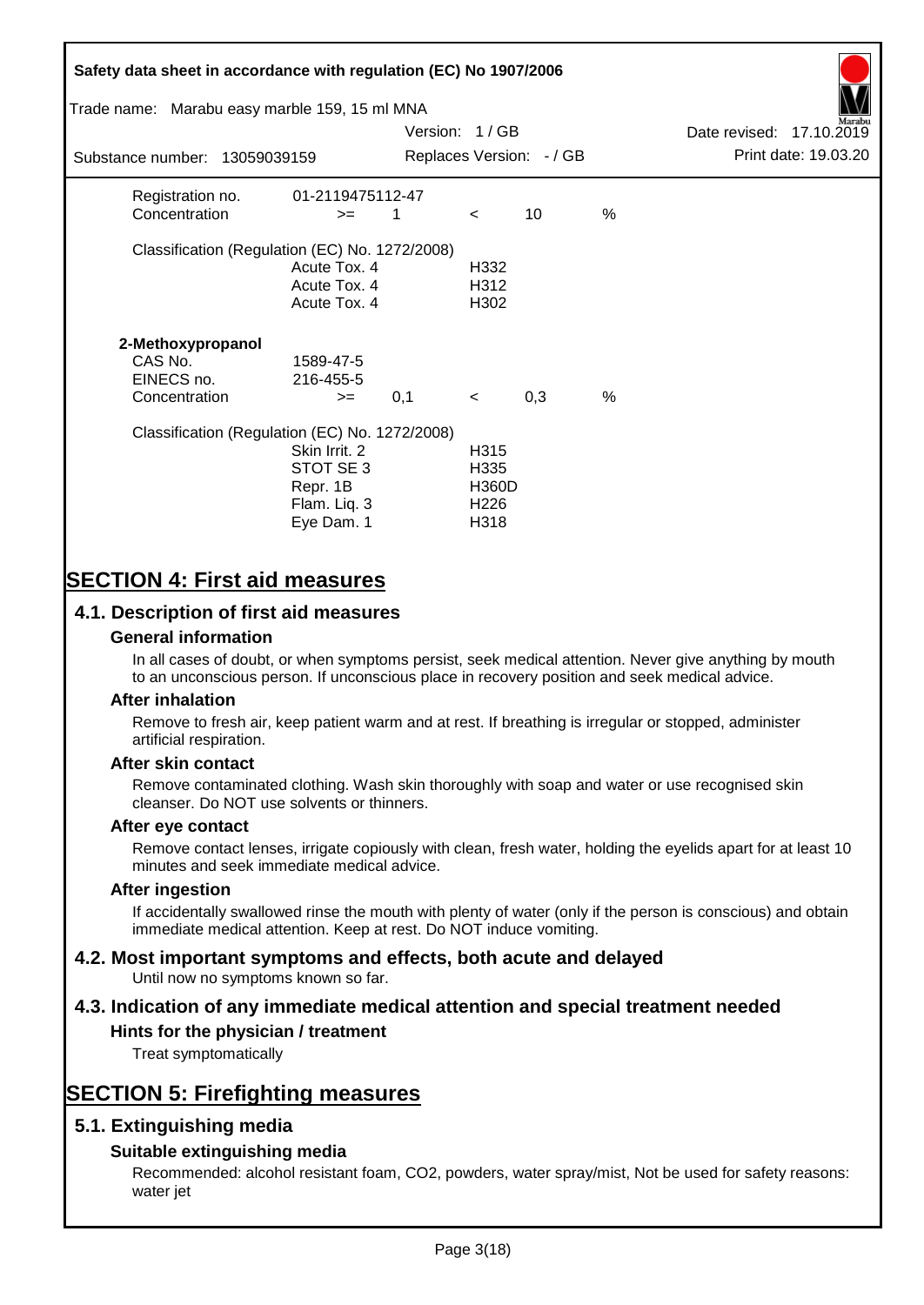**Safety data sheet in accordance with regulation (EC) No 1907/2006**

Trade name: Marabu easy marble 159, 15 ml MNA

Version: 1 / GB

Replaces Version: - / GB Print date: 19.03.20 Date revised: 17.10.2

Substance number: 13059039159

## **5.2. Special hazards arising from the substance or mixture**

In the event of fire the following can be released: Carbon dioxide (CO2); Carbon monoxide (CO); dense black smoke; Nitrogen oxides (NOx)

### **5.3. Advice for firefighters**

### **Special protective equipment for fire-fighting**

Cool closed containers exposed to fire with water. Do not allow run-off from fire fighting to enter drains or water courses.

# **SECTION 6: Accidental release measures**

#### **6.1. Personal precautions, protective equipment and emergency procedures**

Exclude sources of ignition and ventilate the area. Avoid breathing vapours. Refer to protective measures listed in Sections 7 and 8.

#### **6.2. Environmental precautions**

Do not allow to enter drains or waterways. If the product contaminates lakes, rivers or sewage, inform appropriate authorities in accordance with local regulations.

#### **6.3. Methods and material for containment and cleaning up**

Contain and collect spillage with non-combustible absorbent materials, e.g. sand, earth, vermiculite, diatomaceous earth and place in container for disposal according to local regulations (see section 13). Clean preferably with a detergent - avoid use of solvents.

#### **6.4. Reference to other sections**

Information regarding Safe handling, see Section 7. Information regarding personal protective measures, see Section 8. Information regarding waste disposal, see Section 13.

# **SECTION 7: Handling and storage**

### **7.1. Precautions for safe handling**

### **Advice on safe handling**

Prevent the creation of flammable or explosive concentrations of vapour in air and avoid vapour concentration higher than the occupational exposure limits. In addition, the product should only be used in areas from which all naked lights and other sources of ignition have been excluded. Electrical equipment should be protected to the appropriate standard. Mixture may charge electrostatically: always use earthing leads when transferring from one container to another. Operators should wear anti-static footwear and clothing and floors should be of the conducting type. Isolate from sources of heat, sparks and open flame. No sparking tools should be used. Avoid skin and eye contact. Avoid the inhalation of particulates and spray mist arising from the application of this mixture. Smoking, eating and drinking shall be prohibited in application area. For personal protection see Section 8. Never use pressure to empty: container is not a pressure vessel. Always keep in containers of same material as the original one. Comply with the health and safety at work laws. Do not allow to enter drains or water courses.

#### **Advice on protection against fire and explosion**

Vapours are heavier than air and may spread along floors. Vapours may form explosive mixtures with air.

#### **Classification of fires / temperature class / Ignition group / Dust explosion class**

Classification of fires B (Combustible liquid substances) Temperature class T4

## **7.2. Conditions for safe storage, including any incompatibilities Requirements for storage rooms and vessels**

Electrical installations/working materials must comply with the local applied technological safety standards. Storage rooms in which filling operations take place must have a conducting floor. Store in accordance with national regulation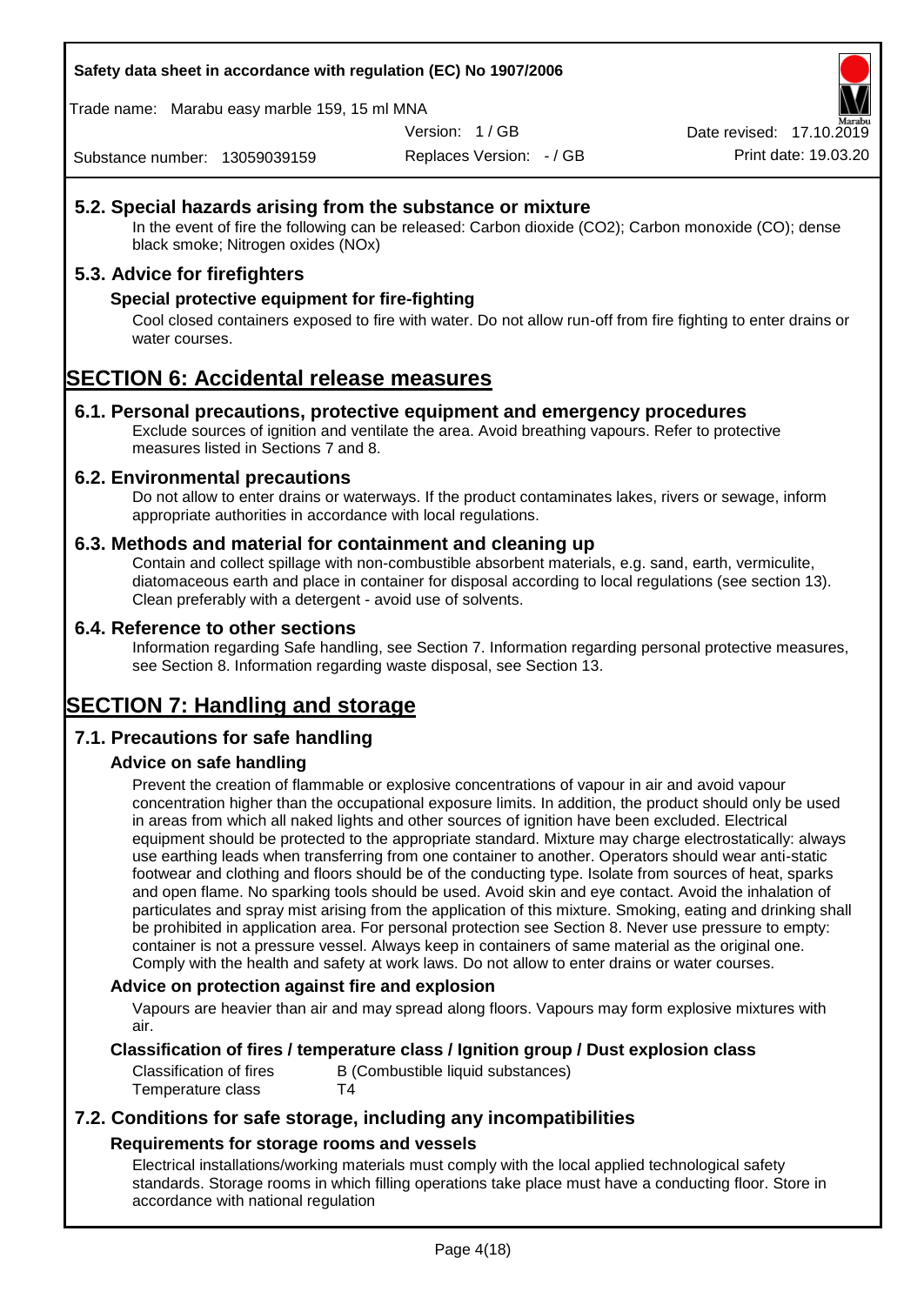| Safety data sheet in accordance with regulation (EC) No 1907/2006   |                                                                                                                                                                                                                                                                                                                   |           |                          |  |
|---------------------------------------------------------------------|-------------------------------------------------------------------------------------------------------------------------------------------------------------------------------------------------------------------------------------------------------------------------------------------------------------------|-----------|--------------------------|--|
| Trade name: Marabu easy marble 159, 15 ml MNA                       |                                                                                                                                                                                                                                                                                                                   |           |                          |  |
|                                                                     | Version: 1/GB                                                                                                                                                                                                                                                                                                     |           | Date revised: 17.10.2019 |  |
| Substance number: 13059039159                                       | Replaces Version: - / GB                                                                                                                                                                                                                                                                                          |           | Print date: 19.03.20     |  |
| Hints on storage assembly                                           |                                                                                                                                                                                                                                                                                                                   |           |                          |  |
|                                                                     | Store away from oxidising agents, from strongly alkaline and strongly acid materials.                                                                                                                                                                                                                             |           |                          |  |
| <b>Further information on storage conditions</b>                    |                                                                                                                                                                                                                                                                                                                   |           |                          |  |
| kept upright to prevent leakage.                                    | Observe label precautions. Store between 15 and 30 °C in a dry, well ventilated place away from<br>sources of heat and direct sunlight. Keep container tightly closed. Keep away from sources of ignition.<br>No smoking. Prevent unauthorised access. Containers which are opened must be carefully resealed and |           |                          |  |
| 7.3. Specific end use(s)<br>Paint                                   |                                                                                                                                                                                                                                                                                                                   |           |                          |  |
| <b>SECTION 8: Exposure controls/personal protection</b>             |                                                                                                                                                                                                                                                                                                                   |           |                          |  |
| 8.1. Control parameters                                             |                                                                                                                                                                                                                                                                                                                   |           |                          |  |
| <b>Exposure limit values</b>                                        |                                                                                                                                                                                                                                                                                                                   |           |                          |  |
| 2-Methoxy-1-methylethyl acetate                                     |                                                                                                                                                                                                                                                                                                                   |           |                          |  |
| List                                                                | EH40                                                                                                                                                                                                                                                                                                              |           |                          |  |
| <b>Type</b>                                                         | WEL                                                                                                                                                                                                                                                                                                               |           |                          |  |
| Value<br>Short term exposure limit                                  | 274<br>mg/m <sup>3</sup><br>mg/m <sup>3</sup><br>548                                                                                                                                                                                                                                                              | 50<br>100 | ppm(V)                   |  |
| Skin resorption / sensibilisation: Sk;                              | <b>Status: 2011</b>                                                                                                                                                                                                                                                                                               |           | ppm(V)                   |  |
| 1-Methoxy-2-propanol                                                |                                                                                                                                                                                                                                                                                                                   |           |                          |  |
| List                                                                | <b>EH40</b>                                                                                                                                                                                                                                                                                                       |           |                          |  |
| <b>Type</b>                                                         | <b>WEL</b>                                                                                                                                                                                                                                                                                                        |           |                          |  |
| Value                                                               | 375<br>mg/m <sup>3</sup>                                                                                                                                                                                                                                                                                          | 100       | ppm(V)                   |  |
| Short term exposure limit<br>Skin resorption / sensibilisation: Sk; | 560<br>mg/m <sup>3</sup><br><b>Status: 2011</b>                                                                                                                                                                                                                                                                   | 150       | ppm(V)                   |  |
| 2-Butoxyethyl acetate                                               |                                                                                                                                                                                                                                                                                                                   |           |                          |  |
| List                                                                | EH40                                                                                                                                                                                                                                                                                                              |           |                          |  |
| <b>Type</b>                                                         | WEL                                                                                                                                                                                                                                                                                                               |           |                          |  |
| Value                                                               | 133                                                                                                                                                                                                                                                                                                               | 20        | ppm(V)                   |  |
| Short term exposure limit<br>Skin resorption / sensibilisation: Sk; | 332<br><b>Status: 2011</b>                                                                                                                                                                                                                                                                                        | 50        | ppm(V)                   |  |
| <b>Derived No/Minimal Effect Levels (DNEL/DMEL)</b>                 |                                                                                                                                                                                                                                                                                                                   |           |                          |  |
|                                                                     |                                                                                                                                                                                                                                                                                                                   |           |                          |  |
| Type of value                                                       | Hydrocarbons, C9-C11, n-alkanes, isoalkanes, cyclics, < 2% aromatics<br>Derived No Effect Level (DNEL)                                                                                                                                                                                                            |           |                          |  |
| Reference group                                                     | Worker                                                                                                                                                                                                                                                                                                            |           |                          |  |
| Duration of exposure                                                | Long term                                                                                                                                                                                                                                                                                                         |           |                          |  |
| Route of exposure                                                   | dermal                                                                                                                                                                                                                                                                                                            |           |                          |  |
| Mode of action                                                      | Systemic effects                                                                                                                                                                                                                                                                                                  |           |                          |  |
| Concentration                                                       | 300                                                                                                                                                                                                                                                                                                               |           | mg/kg                    |  |
| Type of value                                                       | Derived No Effect Level (DNEL)                                                                                                                                                                                                                                                                                    |           |                          |  |
| Reference group                                                     | Consumer                                                                                                                                                                                                                                                                                                          |           |                          |  |
| Duration of exposure                                                | Long term                                                                                                                                                                                                                                                                                                         |           |                          |  |
| Route of exposure                                                   | oral                                                                                                                                                                                                                                                                                                              |           |                          |  |
| Mode of action                                                      | Systemic effects                                                                                                                                                                                                                                                                                                  |           |                          |  |
| Concentration                                                       | 300                                                                                                                                                                                                                                                                                                               |           | mg/kg                    |  |
| Type of value                                                       | Derived No Effect Level (DNEL)                                                                                                                                                                                                                                                                                    |           |                          |  |
| Reference group                                                     | Consumer                                                                                                                                                                                                                                                                                                          |           |                          |  |
| Duration of exposure                                                | Long term                                                                                                                                                                                                                                                                                                         |           |                          |  |
| Route of exposure                                                   | dermal                                                                                                                                                                                                                                                                                                            |           |                          |  |
| Mode of action                                                      | Systemic effects                                                                                                                                                                                                                                                                                                  |           |                          |  |
| Concentration                                                       | 300                                                                                                                                                                                                                                                                                                               |           | mg/kg                    |  |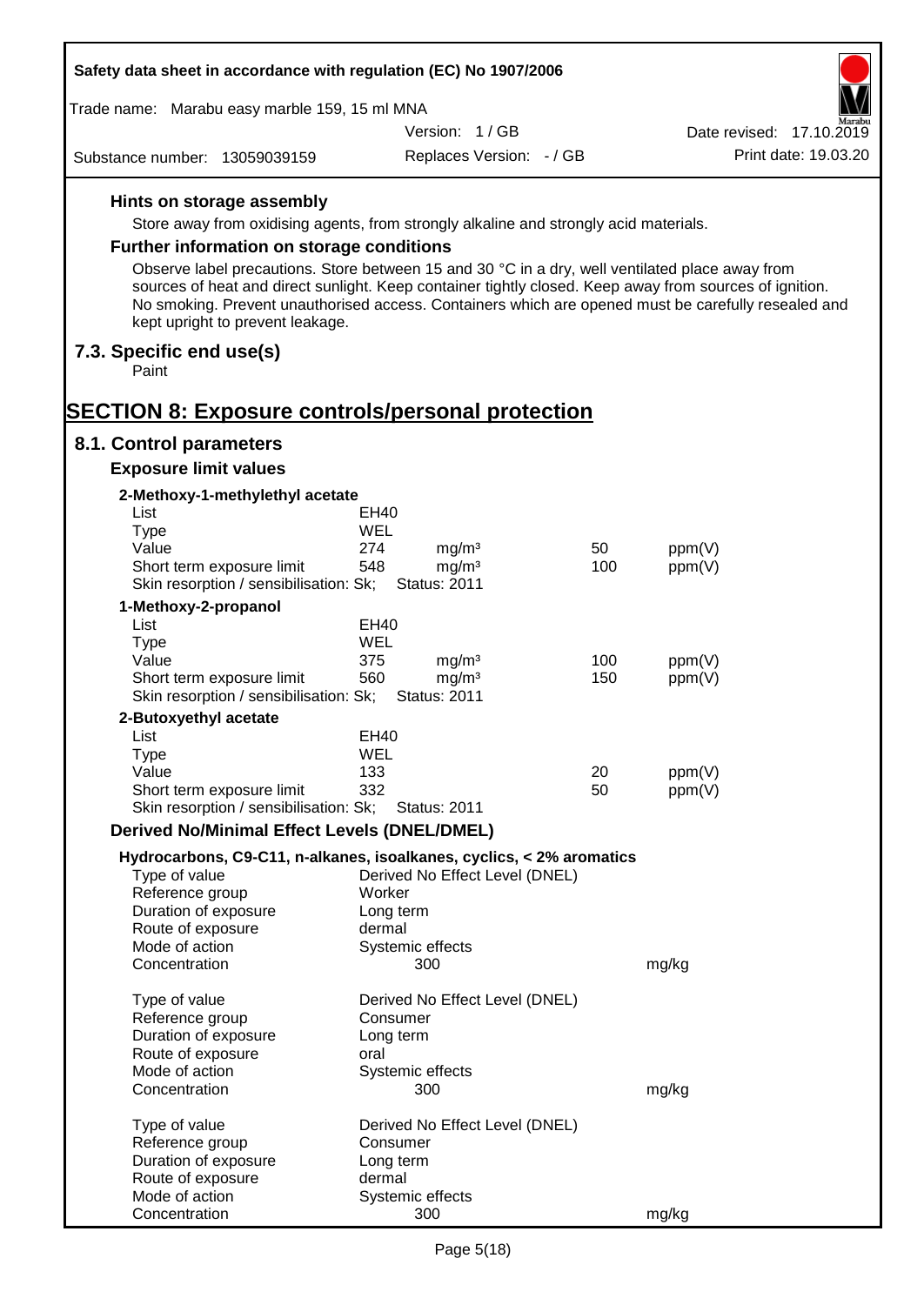| Trade name: Marabu easy marble 159, 15 ml MNA    |                                |                          |
|--------------------------------------------------|--------------------------------|--------------------------|
|                                                  | Version: 1/GB                  | Date revised: 17.10.2019 |
| Substance number: 13059039159                    | Replaces Version: - / GB       | Print date: 19.03.20     |
|                                                  |                                |                          |
| Type of value                                    | Derived No Effect Level (DNEL) |                          |
| Reference group                                  | Consumer                       |                          |
| Duration of exposure<br>Route of exposure        | Long term<br>inhalative        |                          |
| Mode of action                                   | Systemic effects               |                          |
| Concentration                                    | 900                            | mg/m <sup>3</sup>        |
| Type of value                                    | Derived No Effect Level (DNEL) |                          |
| Reference group                                  | Worker                         |                          |
| Duration of exposure                             | Long term                      |                          |
| Route of exposure                                | inhalative                     |                          |
| Mode of action                                   | Systemic effects               |                          |
| Concentration                                    | 1500                           | mg/m <sup>3</sup>        |
|                                                  |                                |                          |
| 2-Methoxy-1-methylethyl acetate<br>Type of value | Derived No Effect Level (DNEL) |                          |
| Reference group                                  | Worker                         |                          |
| Duration of exposure                             | Long term                      |                          |
| Route of exposure                                | dermal                         |                          |
| Mode of action                                   | Systemic effects               |                          |
| Concentration                                    | 796                            | mg/kg/d                  |
| Type of value                                    | Derived No Effect Level (DNEL) |                          |
| Reference group                                  | Worker                         |                          |
| Duration of exposure                             | Long term                      |                          |
| Route of exposure                                | inhalative                     |                          |
| Mode of action                                   | Systemic effects               |                          |
| Concentration                                    | 275                            | mg/m <sup>3</sup>        |
| Type of value                                    | Derived No Effect Level (DNEL) |                          |
| Reference group                                  | Consumer                       |                          |
| Duration of exposure                             | Long term                      |                          |
| Route of exposure                                | dermal                         |                          |
| Mode of action                                   | Systemic effects               |                          |
| Concentration                                    | 320                            | mg/kg/d                  |
| Type of value                                    | Derived No Effect Level (DNEL) |                          |
| Reference group                                  | Consumer                       |                          |
| Duration of exposure                             | Long term                      |                          |
| Route of exposure                                | inhalative                     |                          |
| Mode of action                                   | Systemic effects               |                          |
| Concentration                                    | 33                             | mg/m <sup>3</sup>        |
| Type of value                                    | Derived No Effect Level (DNEL) |                          |
| Reference group                                  | Consumer                       |                          |
| Duration of exposure                             | Long term                      |                          |
| Route of exposure                                | inhalative                     |                          |
| Mode of action                                   | Local effects                  |                          |
| Concentration                                    | 33                             | mg/m <sup>3</sup>        |
| Type of value                                    | Derived No Effect Level (DNEL) |                          |
| Reference group                                  | Consumer                       |                          |
| Duration of exposure                             | Long term                      |                          |
| Route of exposure                                | oral                           |                          |
| Mode of action                                   | Systemic effects               |                          |
| Concentration                                    | 36                             | mg/kg/d                  |
|                                                  |                                |                          |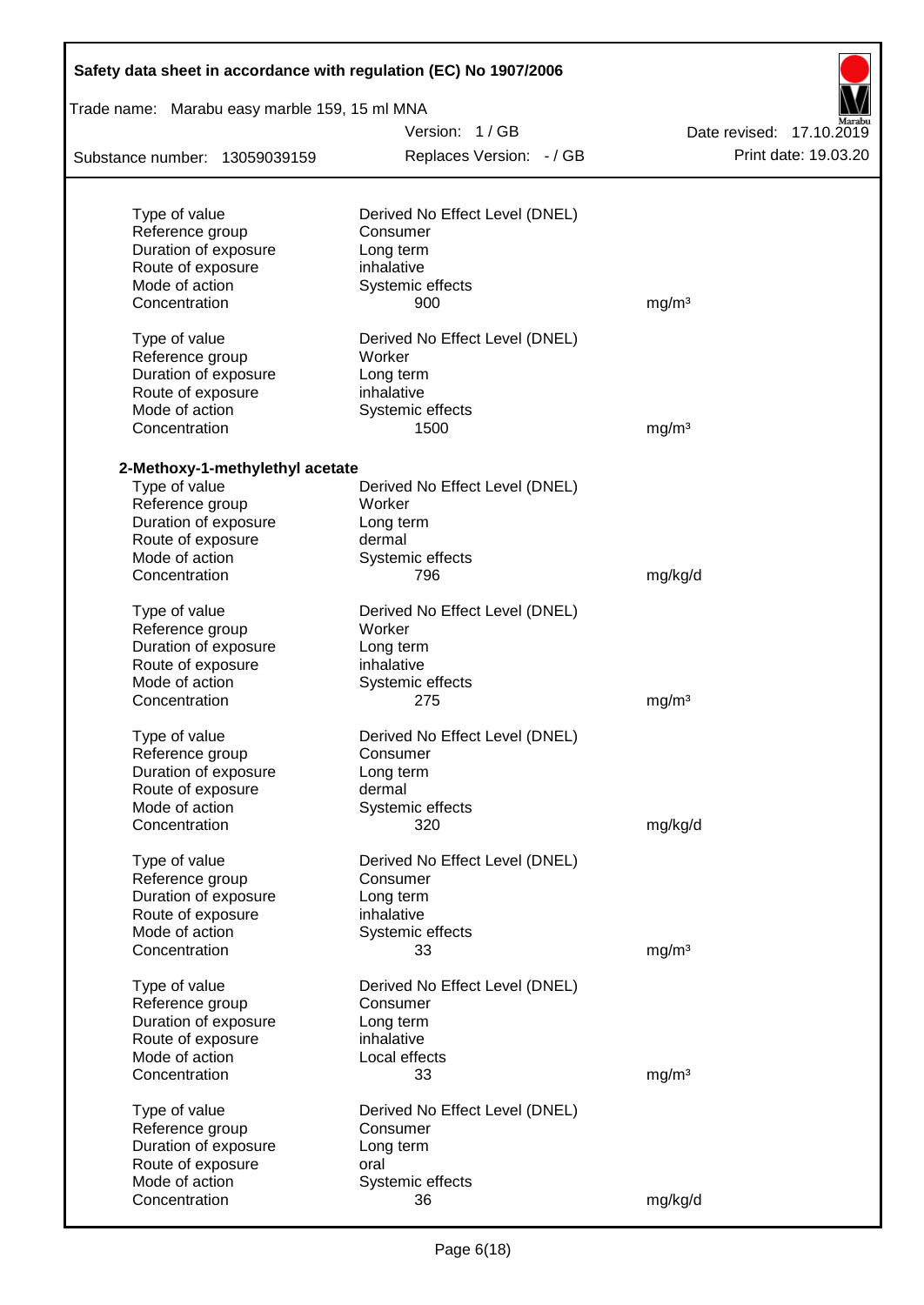| Safety data sheet in accordance with regulation (EC) No 1907/2006 |                                          |                          |
|-------------------------------------------------------------------|------------------------------------------|--------------------------|
| Trade name: Marabu easy marble 159, 15 ml MNA                     |                                          |                          |
|                                                                   | Version: 1/GB                            | Date revised: 17.10.2019 |
| Substance number: 13059039159                                     | Replaces Version: - / GB                 | Print date: 19.03.20     |
|                                                                   |                                          |                          |
| Type of value<br>Reference group                                  | Derived No Effect Level (DNEL)<br>Worker |                          |
| Duration of exposure                                              | Lifetime                                 |                          |
| Route of exposure                                                 | inhalative                               |                          |
| Mode of action                                                    | Local effects                            |                          |
| Concentration                                                     | 550                                      | mg/m <sup>3</sup>        |
| 1-Methoxy-2-propanol                                              |                                          |                          |
| Type of value                                                     | Derived No Effect Level (DNEL)           |                          |
| Reference group                                                   | Worker                                   |                          |
| Duration of exposure                                              | Acute                                    |                          |
| Route of exposure                                                 | inhalative                               |                          |
| Mode of action                                                    | Local effects                            |                          |
| Concentration                                                     | 553,5                                    | mg/m <sup>3</sup>        |
| Type of value                                                     | Derived No Effect Level (DNEL)           |                          |
| Reference group                                                   | Worker                                   |                          |
| Duration of exposure                                              | Long term                                |                          |
| Route of exposure                                                 | dermal                                   |                          |
| Mode of action                                                    | Systemic effects                         |                          |
| Concentration                                                     | 50,6                                     | mg/person/<br>d          |
| Type of value                                                     | Derived No Effect Level (DNEL)           |                          |
| Reference group                                                   | Worker                                   |                          |
| Duration of exposure                                              | Long term                                |                          |
| Route of exposure                                                 | inhalative                               |                          |
| Mode of action                                                    | Systemic effects                         |                          |
| Concentration                                                     | 369                                      | mg/m <sup>3</sup>        |
| Type of value                                                     | Derived No Effect Level (DNEL)           |                          |
| Reference group                                                   | <b>General Population</b>                |                          |
| Duration of exposure                                              | Long term                                |                          |
| Route of exposure                                                 | dermal                                   |                          |
| Mode of action                                                    | Systemic effects                         |                          |
| Concentration                                                     | 18,1                                     | mg/kg                    |
| Type of value                                                     | Derived No Effect Level (DNEL)           |                          |
| Reference group                                                   | <b>General Population</b>                |                          |
| Duration of exposure                                              | Long term                                |                          |
| Route of exposure                                                 | inhalative                               |                          |
| Mode of action<br>Concentration                                   | Systemic effects<br>43,9                 | mg/m <sup>3</sup>        |
|                                                                   |                                          |                          |
| Type of value                                                     | Derived No Effect Level (DNEL)           |                          |
| Reference group                                                   | <b>General Population</b>                |                          |
| Duration of exposure                                              | Long term                                |                          |
| Route of exposure                                                 | oral                                     |                          |
| Mode of action<br>Concentration                                   | Systemic effects<br>3,3                  | mg/kg/d                  |
| 2-Butoxyethyl acetate                                             |                                          |                          |
| Reference substance                                               | 2-Butoxyethyl acetate                    |                          |
| Type of value                                                     | Derived No Effect Level (DNEL)           |                          |
| Reference group                                                   | Worker                                   |                          |
| Duration of exposure                                              | Long term                                |                          |
|                                                                   |                                          |                          |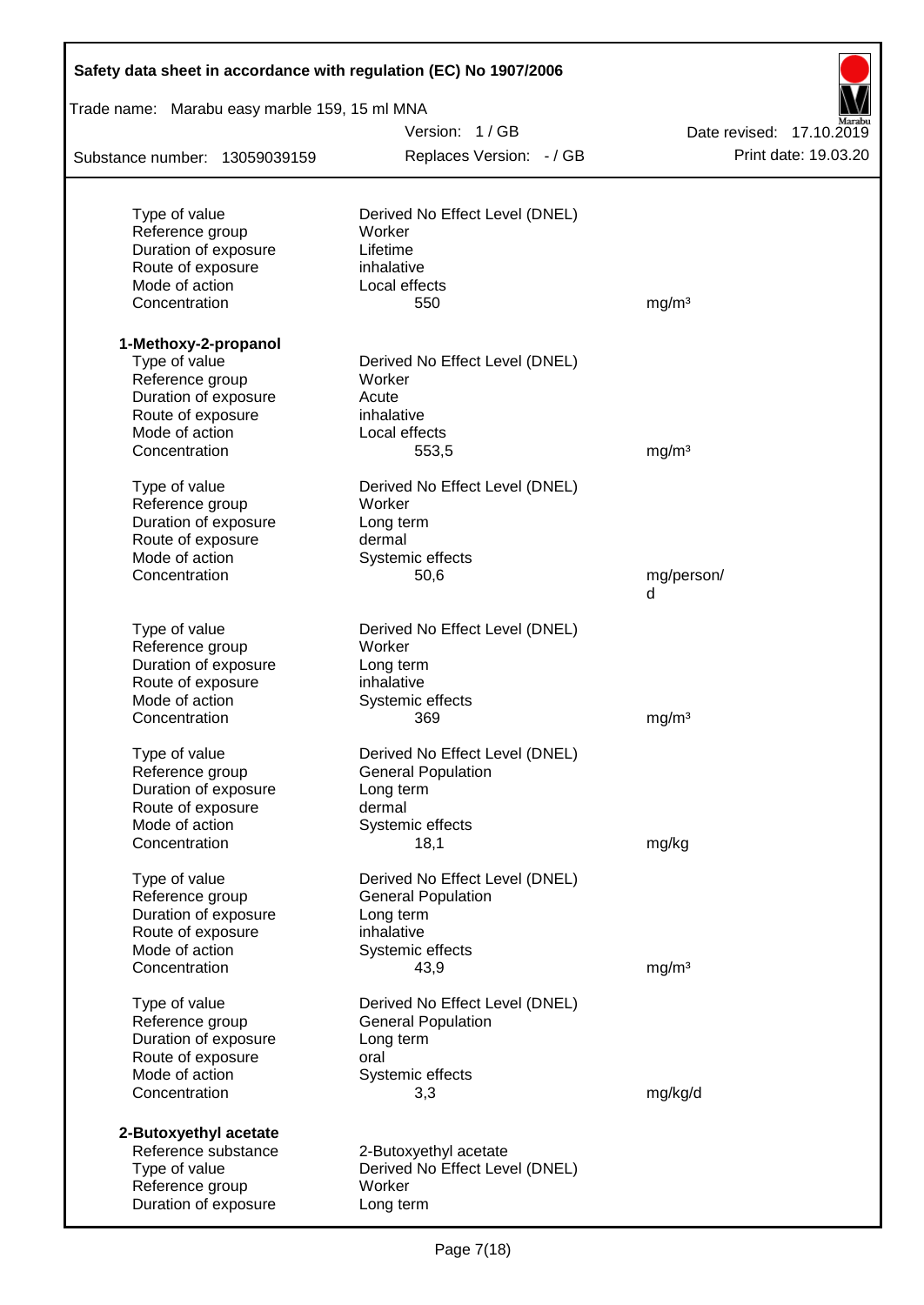| Safety data sheet in accordance with regulation (EC) No 1907/2006 |                                                             |                                                  |
|-------------------------------------------------------------------|-------------------------------------------------------------|--------------------------------------------------|
| Trade name: Marabu easy marble 159, 15 ml MNA                     |                                                             |                                                  |
| Substance number: 13059039159                                     | Version: 1/GB<br>Replaces Version: - / GB                   | Date revised: 17.10.2019<br>Print date: 19.03.20 |
| Route of exposure                                                 | inhalative                                                  |                                                  |
| Mode of action                                                    | Systemic effects                                            |                                                  |
| Concentration                                                     | 133                                                         | mg/m <sup>3</sup>                                |
|                                                                   | 2-Butoxyethyl acetate                                       |                                                  |
| Type of value                                                     | Derived No Effect Level (DNEL)                              |                                                  |
| Reference group                                                   | Worker                                                      |                                                  |
| Duration of exposure                                              | Short term                                                  |                                                  |
| Route of exposure                                                 | inhalative                                                  |                                                  |
| Mode of action<br>Concentration                                   | Local effects<br>333                                        | mg/m <sup>3</sup>                                |
|                                                                   |                                                             |                                                  |
|                                                                   | 2-Butoxyethyl acetate                                       |                                                  |
| Type of value                                                     | Derived No Effect Level (DNEL)                              |                                                  |
| Reference group<br>Duration of exposure                           | Worker<br>Long term                                         |                                                  |
| Route of exposure                                                 | dermal                                                      |                                                  |
| Mode of action                                                    | Systemic effects                                            |                                                  |
| Concentration                                                     | 169                                                         | mg/kg/d                                          |
|                                                                   | 2-Butoxyethyl acetate                                       |                                                  |
| Type of value                                                     | Derived No Effect Level (DNEL)                              |                                                  |
| Reference group                                                   | Worker                                                      |                                                  |
| Duration of exposure                                              | Short term                                                  |                                                  |
| Route of exposure                                                 | dermal                                                      |                                                  |
| Mode of action<br>Concentration                                   | Systemic effects<br>120                                     | mg/kg/d                                          |
|                                                                   |                                                             |                                                  |
|                                                                   | 2-Butoxyethyl acetate                                       |                                                  |
| Type of value                                                     | Derived No Effect Level (DNEL)                              |                                                  |
| Reference group<br>Duration of exposure                           | <b>General Population</b><br>Long term                      |                                                  |
| Route of exposure                                                 | inhalative                                                  |                                                  |
| Mode of action                                                    | Systemic effects                                            |                                                  |
| Concentration                                                     | 80                                                          | mg/m <sup>3</sup>                                |
|                                                                   | 2-Butoxyethyl acetate                                       |                                                  |
| Type of value                                                     | Derived No Effect Level (DNEL)                              |                                                  |
| Reference group                                                   | <b>General Population</b>                                   |                                                  |
| Duration of exposure                                              | Short term                                                  |                                                  |
| Route of exposure<br>Mode of action                               | inhalative<br>Local effects                                 |                                                  |
| Concentration                                                     | 200                                                         | mg/m <sup>3</sup>                                |
|                                                                   |                                                             |                                                  |
|                                                                   | 2-Butoxyethyl acetate                                       |                                                  |
| Type of value<br>Reference group                                  | Derived No Effect Level (DNEL)<br><b>General Population</b> |                                                  |
| Duration of exposure                                              | Long term                                                   |                                                  |
| Route of exposure                                                 | dermal                                                      |                                                  |
| Mode of action                                                    | Systemic effects                                            |                                                  |
| Concentration                                                     | 102                                                         | mg/kg/d                                          |
|                                                                   | 2-Butoxyethyl acetate                                       |                                                  |
| Type of value                                                     | Derived No Effect Level (DNEL)                              |                                                  |
| Reference group                                                   | <b>General Population</b>                                   |                                                  |
| Duration of exposure<br>Route of exposure                         | Short term<br>dermal                                        |                                                  |
| Mode of action                                                    | Systemic effects                                            |                                                  |
|                                                                   |                                                             |                                                  |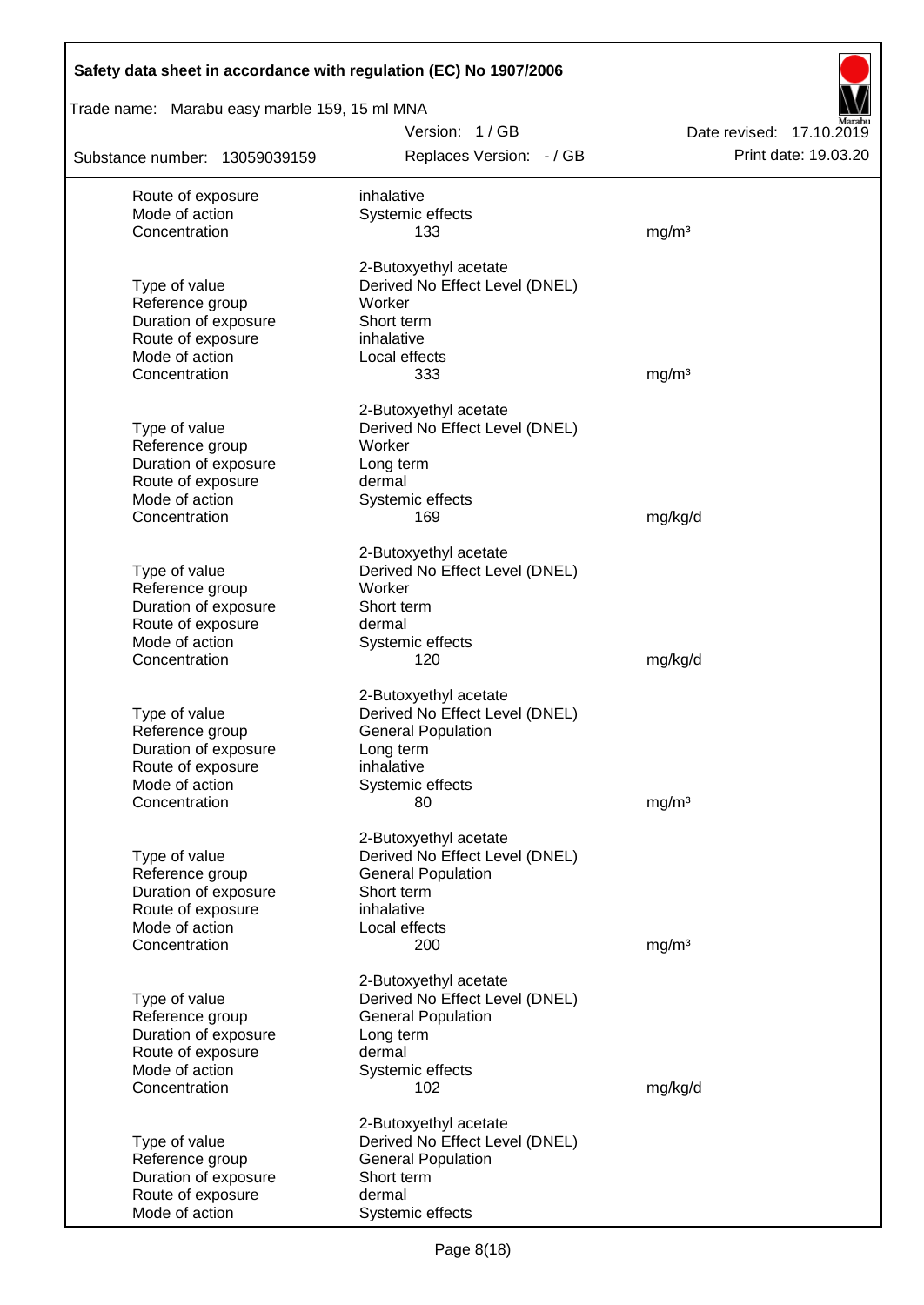| Safety data sheet in accordance with regulation (EC) No 1907/2006                                                |                                                                                                                                      |                          |  |  |  |  |
|------------------------------------------------------------------------------------------------------------------|--------------------------------------------------------------------------------------------------------------------------------------|--------------------------|--|--|--|--|
| Trade name: Marabu easy marble 159, 15 ml MNA                                                                    |                                                                                                                                      |                          |  |  |  |  |
|                                                                                                                  | Version: 1/GB                                                                                                                        | Date revised: 17.10.2019 |  |  |  |  |
| Substance number: 13059039159                                                                                    | Replaces Version: - / GB                                                                                                             | Print date: 19.03.20     |  |  |  |  |
| Concentration                                                                                                    | 72                                                                                                                                   | mg/kg/d                  |  |  |  |  |
| Type of value<br>Reference group<br>Duration of exposure<br>Route of exposure<br>Mode of action<br>Concentration | 2-Butoxyethyl acetate<br>Derived No Effect Level (DNEL)<br><b>General Population</b><br>Long term<br>oral<br>Systemic effects<br>8,6 | mg/kg/d                  |  |  |  |  |
| Type of value<br>Reference group<br>Duration of exposure<br>Route of exposure<br>Mode of action<br>Concentration | 2-Butoxyethyl acetate<br>Derived No Effect Level (DNEL)<br><b>General Population</b><br>Short term<br>oral<br>Systemic effects<br>36 | mg/kg/d                  |  |  |  |  |
| <b>Predicted No Effect Concentration (PNEC)</b>                                                                  |                                                                                                                                      |                          |  |  |  |  |
| 2-Methoxy-1-methylethyl acetate<br>Reference substance<br>Type of value<br><b>Type</b><br>Concentration          | 2-Methoxy-1-methylethyl acetate<br><b>PNEC</b><br>Freshwater<br>0,635                                                                | mg/l                     |  |  |  |  |
| Type of value<br>Type<br>Concentration                                                                           | <b>PNEC</b><br>Freshwater sediment<br>3,29                                                                                           | mg/kg                    |  |  |  |  |
| Type of value<br><b>Type</b><br>Concentration<br>Source                                                          | <b>PNEC</b><br>Soil<br>0,29<br>Literature value                                                                                      | mg/kg                    |  |  |  |  |
| Type of value<br><b>Type</b><br>Concentration<br>Source                                                          | <b>PNEC</b><br>Sewage treatment plant (STP)<br>100<br>Literature value                                                               | mg/l                     |  |  |  |  |
| Type of value<br><b>Type</b><br>Concentration<br>Source                                                          | <b>PNEC</b><br>Marine sediment<br>0,329<br>Literature value                                                                          | mg/kg                    |  |  |  |  |
| Type of value<br><b>Type</b><br>Concentration                                                                    | <b>PNEC</b><br>Saltwater<br>0,0635                                                                                                   | mg/l                     |  |  |  |  |
| 1-Methoxy-2-propanol<br>Type of value<br><b>Type</b><br>Concentration                                            | <b>PNEC</b><br>Freshwater<br>10                                                                                                      | mg/l                     |  |  |  |  |
| Type of value<br><b>Type</b><br>Concentration                                                                    | <b>PNEC</b><br>Water<br>41,6                                                                                                         | mg/kg                    |  |  |  |  |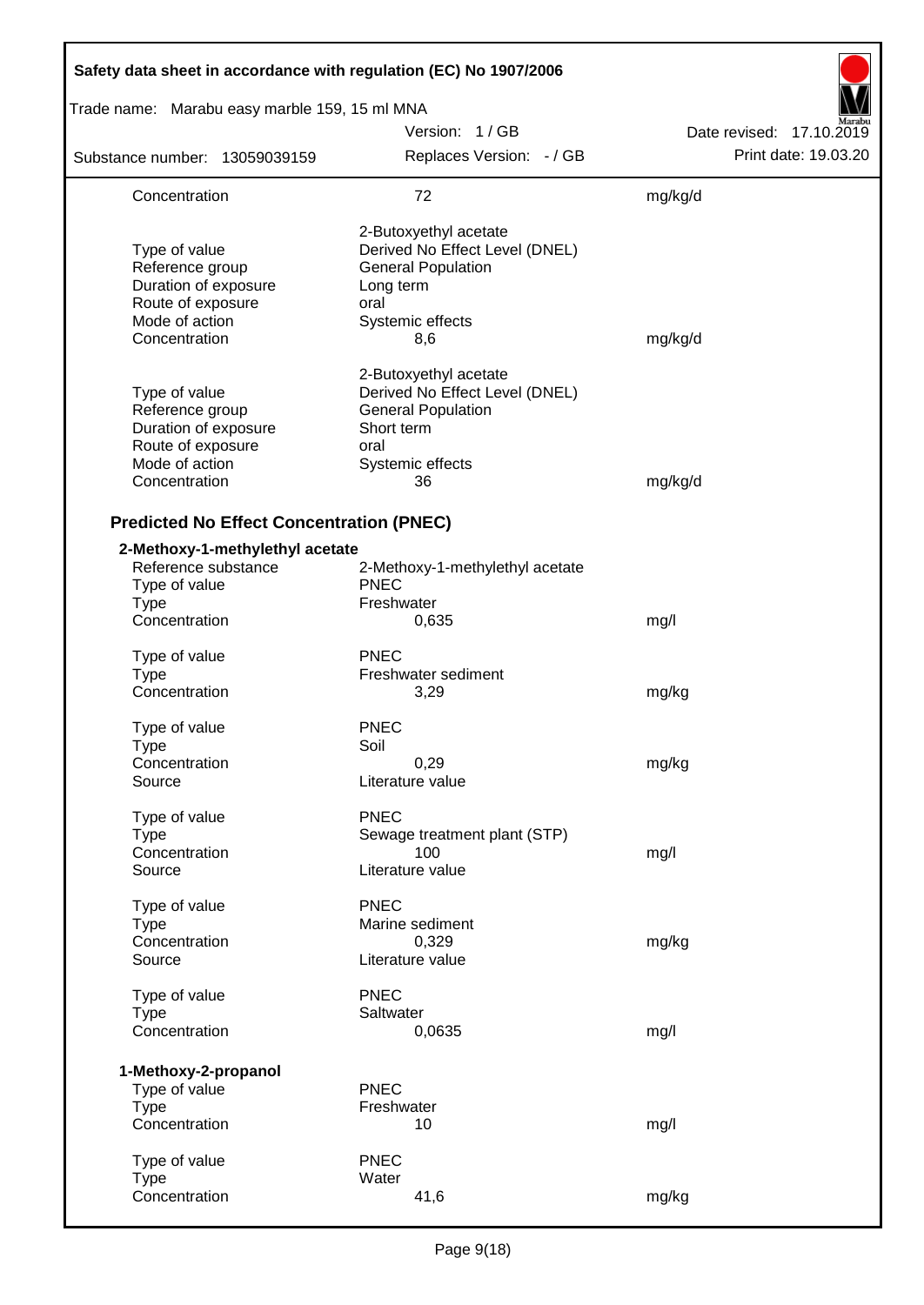| Safety data sheet in accordance with regulation (EC) No 1907/2006                                       |                                                                                      |                                                  |
|---------------------------------------------------------------------------------------------------------|--------------------------------------------------------------------------------------|--------------------------------------------------|
| Trade name: Marabu easy marble 159, 15 ml MNA                                                           |                                                                                      |                                                  |
| Substance number: 13059039159                                                                           | Version: 1/GB<br>Replaces Version: - / GB                                            | Date revised: 17.10.2019<br>Print date: 19.03.20 |
| Type of value<br><b>Type</b><br>Concentration                                                           | <b>PNEC</b><br>Sediment<br>41,6                                                      | mg/kg                                            |
| Type of value<br><b>Type</b><br>Concentration                                                           | <b>PNEC</b><br>Marine sediment<br>4,17                                               | mg/kg                                            |
| Type of value<br><b>Type</b><br>Concentration                                                           | <b>PNEC</b><br>Soil<br>2,47                                                          | mg/kg                                            |
| Type of value<br><b>Type</b><br>Concentration                                                           | <b>PNEC</b><br>Sewage treatment plant (STP)<br>100                                   | mg/l                                             |
| 2-Butoxyethyl acetate<br>Reference substance<br>Type of value<br><b>Type</b><br>Concentration<br>Source | 2-Butoxyethyl acetate<br><b>PNEC</b><br>Water<br>0,304<br>Literature value           | mg/l                                             |
| Type of value<br><b>Type</b><br>Concentration<br>Source                                                 | 2-Butoxyethyl acetate<br><b>PNEC</b><br>Aquatic<br>0,0304<br>Literature value        | g/l                                              |
| Type of value<br>Type<br>Concentration<br>Source                                                        | 2-Butoxyethyl acetate<br><b>PNEC</b><br>Sediment<br>2,03<br>Literature value         | mg/kg                                            |
| Type of value<br><b>Type</b><br>Concentration<br>Source                                                 | 2-Butoxyethyl acetate<br><b>PNEC</b><br>Marine sediment<br>0,203<br>Literature value | mg/kg                                            |
| Type of value<br><b>Type</b><br>Concentration<br>Source                                                 | 2-Butoxyethyl acetate<br><b>PNEC</b><br>Soil<br>0,68<br>Literature value             | mg/kg                                            |

# **8.2. Exposure controls**

## **Exposure controls**

Provide adequate ventilation. Where reasonably practicable this should be achieved by the use of local exhaust ventilation and good general extraction. If these are not sufficient to maintain concentrations of particulates and solvent vapour below the OEL, suitable respiratory protection must be worn.

#### **Respiratory protection**

If workers are exposed to concentrations above the exposure limit they must use appropriate, certified respirators. Full mask, filter A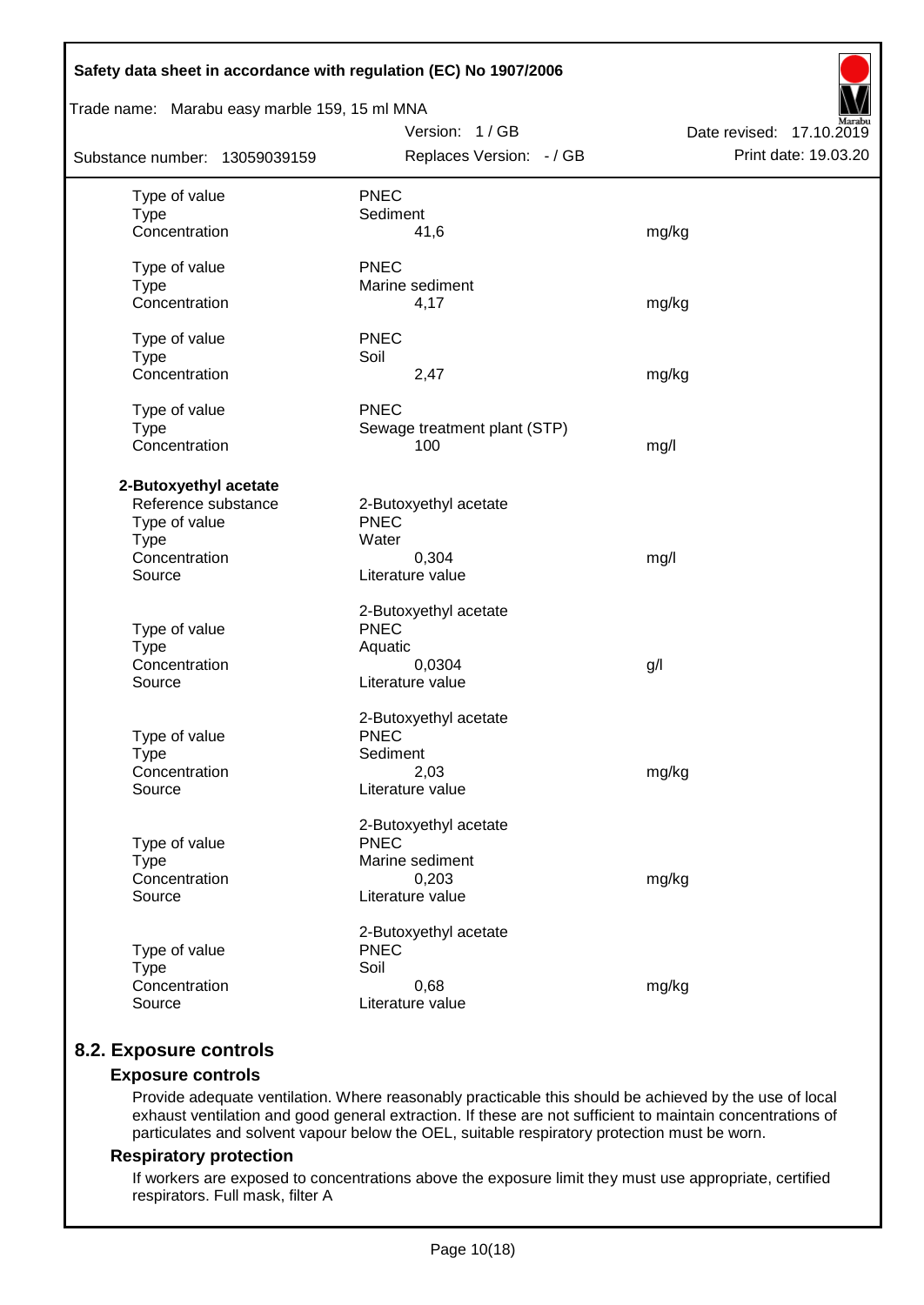| Safety data sheet in accordance with regulation (EC) No 1907/2006                                                                          |                          |                          |                                                                                                      |  |  |  |
|--------------------------------------------------------------------------------------------------------------------------------------------|--------------------------|--------------------------|------------------------------------------------------------------------------------------------------|--|--|--|
| Trade name: Marabu easy marble 159, 15 ml MNA                                                                                              |                          |                          |                                                                                                      |  |  |  |
|                                                                                                                                            | Version: 1/GB            |                          | Date revised: 17.10.2019                                                                             |  |  |  |
| Substance number: 13059039159                                                                                                              |                          | Replaces Version: - / GB | Print date: 19.03.20                                                                                 |  |  |  |
| <b>Hand protection</b>                                                                                                                     |                          |                          |                                                                                                      |  |  |  |
| There is no one glove material or combination of materials that will give unlimited resistance to any                                      |                          |                          |                                                                                                      |  |  |  |
| individual or combination of chemicals.<br>For prolonged or repeated handling nitrile rubber gloves with textile undergloves are required. |                          |                          |                                                                                                      |  |  |  |
| Material thickness                                                                                                                         | 0,5<br>$\, > \,$         | mm                       |                                                                                                      |  |  |  |
| Breakthrough time                                                                                                                          | 30<br>$\epsilon$         | min                      |                                                                                                      |  |  |  |
| The breakthrough time must be greater than the end use time of the product.                                                                |                          |                          | The instructions and information provided by the glove manufacturer on use, storage, maintenance and |  |  |  |
| replacement must be followed.                                                                                                              |                          |                          |                                                                                                      |  |  |  |
| Gloves should be replaced regularly and if there is any sign of damage to the glove material.                                              |                          |                          |                                                                                                      |  |  |  |
| Always ensure that gloves are free from defects and that they are stored and used correctly.                                               |                          |                          |                                                                                                      |  |  |  |
| maintenance.                                                                                                                               |                          |                          | The performance or effectiveness of the glove may be reduced by physical/ chemical damage and poor   |  |  |  |
|                                                                                                                                            |                          |                          | Barrier creams may help to protect the exposed areas of the skin, they should however not be applied |  |  |  |
| once exposure has occurred.                                                                                                                |                          |                          |                                                                                                      |  |  |  |
| Eye protection                                                                                                                             |                          |                          |                                                                                                      |  |  |  |
| Use safety eyewear designed to protect against splash of liquids.                                                                          |                          |                          |                                                                                                      |  |  |  |
| <b>Body protection</b>                                                                                                                     |                          |                          |                                                                                                      |  |  |  |
| Cotton or cotton/synthetic overalls or coveralls are normally suitable.                                                                    |                          |                          |                                                                                                      |  |  |  |
|                                                                                                                                            |                          |                          |                                                                                                      |  |  |  |
| <b>SECTION 9: Physical and chemical properties</b>                                                                                         |                          |                          |                                                                                                      |  |  |  |
| 9.1. Information on basic physical and chemical properties                                                                                 |                          |                          |                                                                                                      |  |  |  |
| <b>Form</b>                                                                                                                                | Liquid                   |                          |                                                                                                      |  |  |  |
| <b>Colour</b><br><b>Odour</b>                                                                                                              | coloured<br>solvent-like |                          |                                                                                                      |  |  |  |
| <b>Odour threshold</b>                                                                                                                     |                          |                          |                                                                                                      |  |  |  |
| Remarks                                                                                                                                    | No data available        |                          |                                                                                                      |  |  |  |
| pH value                                                                                                                                   |                          |                          |                                                                                                      |  |  |  |
| Remarks                                                                                                                                    | Not applicable           |                          |                                                                                                      |  |  |  |
| <b>Melting point</b>                                                                                                                       |                          |                          |                                                                                                      |  |  |  |
| Remarks                                                                                                                                    | not determined           |                          |                                                                                                      |  |  |  |
| <b>Freezing point</b>                                                                                                                      |                          |                          |                                                                                                      |  |  |  |
| Remarks                                                                                                                                    | not determined           |                          |                                                                                                      |  |  |  |
| Initial boiling point and boiling range                                                                                                    |                          |                          |                                                                                                      |  |  |  |
| Value                                                                                                                                      | 120<br>appr.             |                          | $\rm ^{\circ}C$                                                                                      |  |  |  |
| Pressure                                                                                                                                   | 1.013                    | hPa                      |                                                                                                      |  |  |  |
| Source                                                                                                                                     | Literature value         |                          |                                                                                                      |  |  |  |
| <b>Flash point</b>                                                                                                                         |                          |                          |                                                                                                      |  |  |  |
| Value<br>Method                                                                                                                            | 30                       |                          | $\rm ^{\circ}C$                                                                                      |  |  |  |
|                                                                                                                                            | ASTM D 6450 (CCCFP)      |                          |                                                                                                      |  |  |  |
| Evaporation rate (ether $= 1$ ) :<br>Remarks                                                                                               | not determined           |                          |                                                                                                      |  |  |  |
|                                                                                                                                            |                          |                          |                                                                                                      |  |  |  |
| <b>Flammability (solid, gas)</b><br>Not applicable                                                                                         |                          |                          |                                                                                                      |  |  |  |
| Upper/lower flammability or explosive limits                                                                                               |                          |                          |                                                                                                      |  |  |  |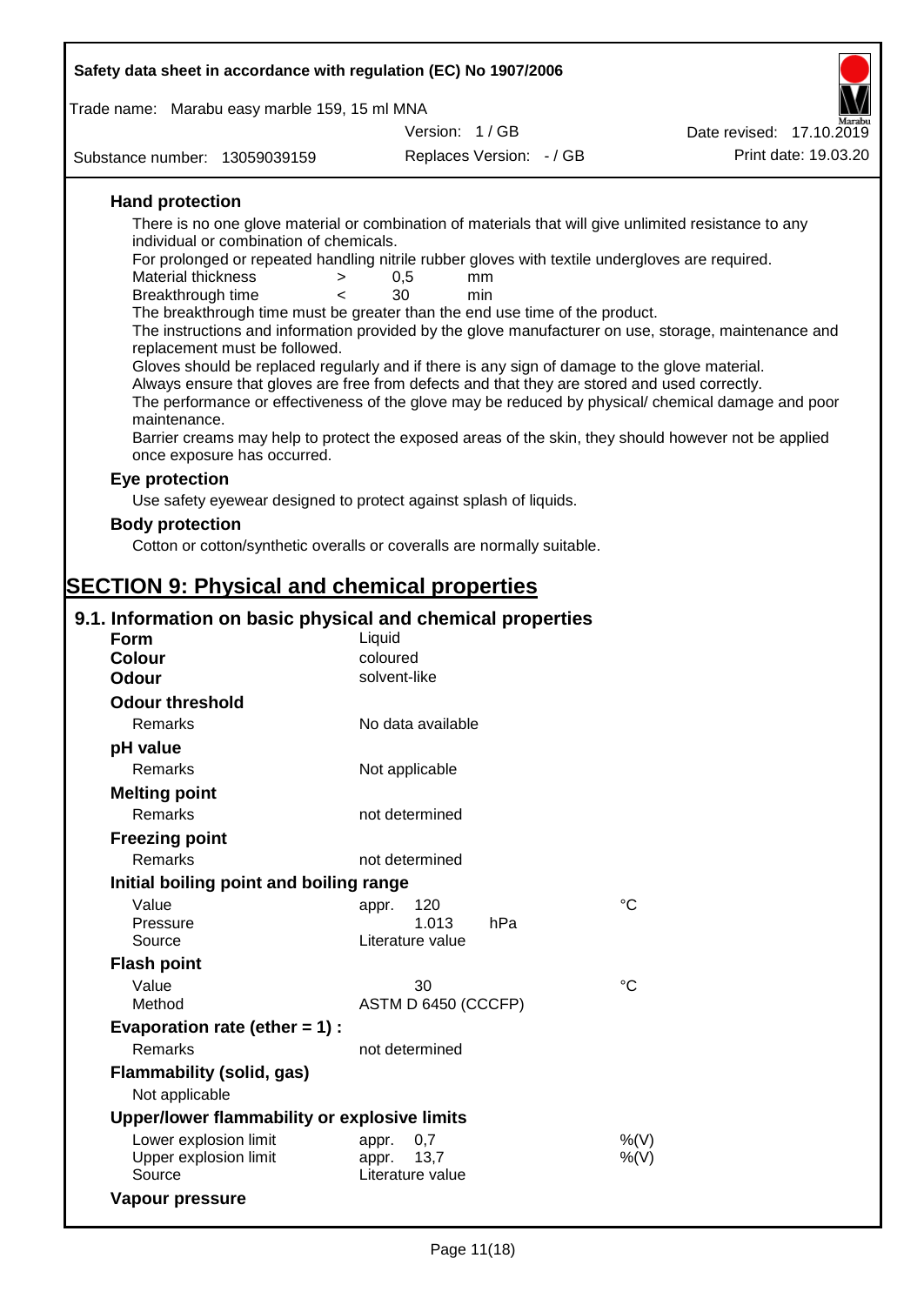| Safety data sheet in accordance with regulation (EC) No 1907/2006<br>Trade name: Marabu easy marble 159, 15 ml MNA |                          |                 |    |                   |                          |
|--------------------------------------------------------------------------------------------------------------------|--------------------------|-----------------|----|-------------------|--------------------------|
|                                                                                                                    | Version: 1/GB            |                 |    |                   | Date revised: 17.10.2019 |
| Substance number: 13059039159                                                                                      | Replaces Version: - / GB |                 |    |                   | Print date: 19.03.20     |
|                                                                                                                    |                          |                 |    |                   |                          |
| Value                                                                                                              | 8                        |                 |    | hPa               |                          |
| Temperature                                                                                                        | 20                       | $\rm ^{\circ}C$ |    |                   |                          |
| Method                                                                                                             | calculated               |                 |    |                   |                          |
| <b>Vapour density</b>                                                                                              |                          |                 |    |                   |                          |
| Remarks                                                                                                            | not determined           |                 |    |                   |                          |
| <b>Density</b>                                                                                                     |                          |                 |    |                   |                          |
| Value                                                                                                              | 0,98                     |                 |    | g/cm <sup>3</sup> |                          |
| Temperature                                                                                                        | 20                       | $\rm ^{\circ}C$ |    |                   |                          |
| Method                                                                                                             | <b>DIN EN ISO 2811</b>   |                 |    |                   |                          |
| Solubility in water                                                                                                |                          |                 |    |                   |                          |
| Remarks                                                                                                            | partially miscible       |                 |    |                   |                          |
| <b>Partition coefficient: n-octanol/water</b>                                                                      |                          |                 |    |                   |                          |
| Remarks                                                                                                            | Not applicable           |                 |    |                   |                          |
| Ignition temperature                                                                                               |                          |                 |    |                   |                          |
| Value                                                                                                              | 200<br>appr.             |                 |    | $\rm ^{\circ}C$   |                          |
| Source                                                                                                             | Literature value         |                 |    |                   |                          |
| <b>Viscosity</b>                                                                                                   |                          |                 |    |                   |                          |
| dynamic                                                                                                            |                          |                 |    |                   |                          |
| Value                                                                                                              | 30                       | to              | 50 | mPa.s             |                          |
| Temperature                                                                                                        | 40                       | $\rm ^{\circ}C$ |    |                   |                          |
| <b>Efflux time</b>                                                                                                 |                          |                 |    |                   |                          |
| Value                                                                                                              | 25                       | to              | 70 | s                 |                          |
| Temperature                                                                                                        | 20                       | $\rm ^{\circ}C$ |    |                   |                          |
| Method                                                                                                             | DIN 53211 4 mm           |                 |    |                   |                          |
| <b>Explosive properties</b>                                                                                        |                          |                 |    |                   |                          |
| evaluation                                                                                                         | no                       |                 |    |                   |                          |
| <b>Oxidising properties</b>                                                                                        |                          |                 |    |                   |                          |
| evaluation                                                                                                         | None known               |                 |    |                   |                          |
| 9.2. Other information                                                                                             |                          |                 |    |                   |                          |
| <b>Other information</b>                                                                                           |                          |                 |    |                   |                          |

The physical specifications are approximate values and refer to the used safety relevant component(s).

# **SECTION 10: Stability and reactivity**

# **10.1. Reactivity**

No hazardous reactions when stored and handled according to prescribed instructions.

# **10.2. Chemical stability**

Stable under recommended storage and handling conditions (see section 7).

# **10.3. Possibility of hazardous reactions**

Keep away from oxidising agents, strongly alkaline and strongly acid materials in order to avoid exothermic reactions.

# **10.4. Conditions to avoid**

When exposed to high temperatures may produce hazardous decomposition products.

# **10.5. Incompatible materials**

No hazardous reactions when stored and handled according to prescribed instructions.

# **10.6. Hazardous decomposition products**

See chapter 5.2 (Firefighting measures - Special hazards arising from the substance or mixture).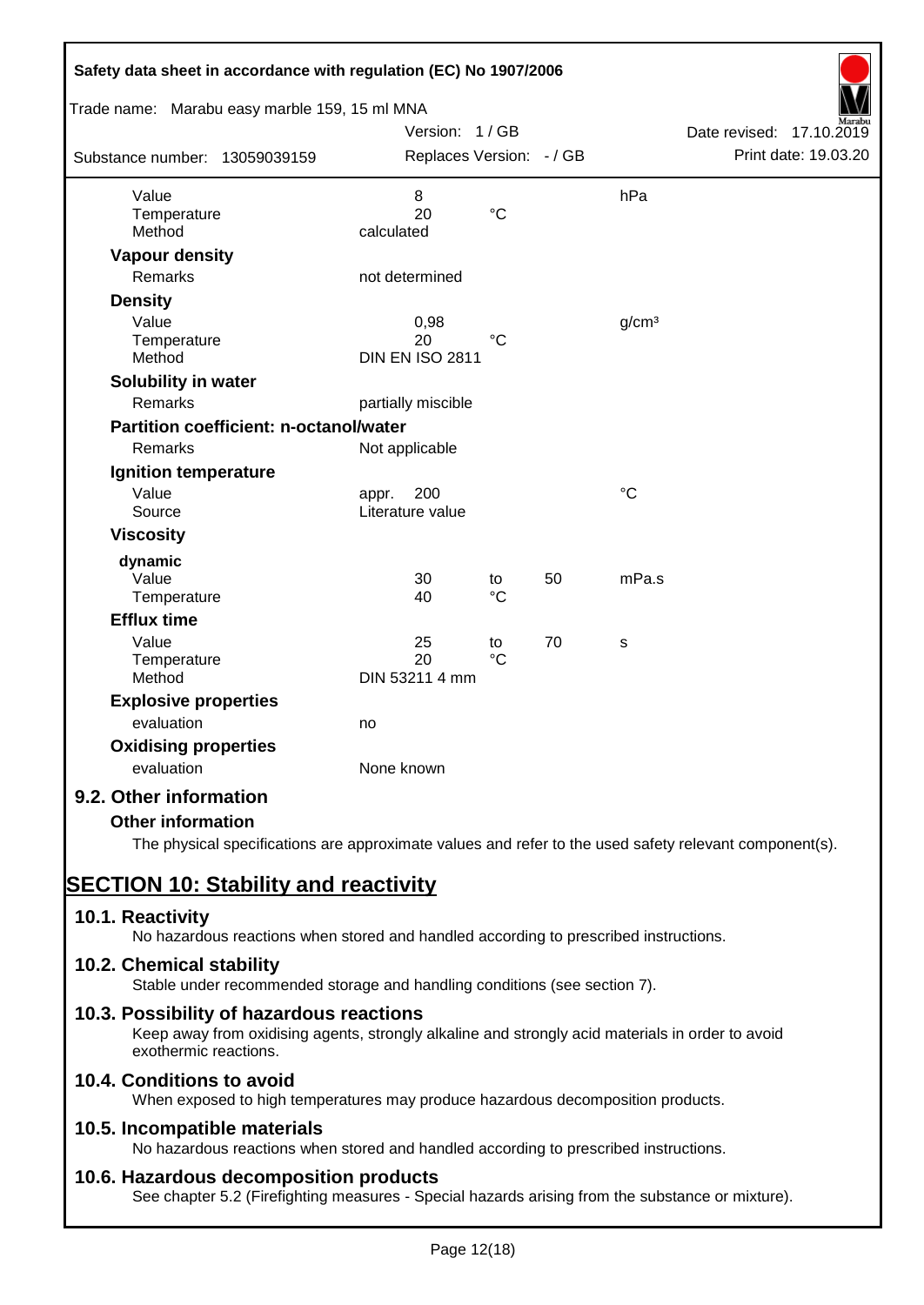| Safety data sheet in accordance with regulation (EC) No 1907/2006 |                                                                                                                       |                                                                   |       |                          |                      |
|-------------------------------------------------------------------|-----------------------------------------------------------------------------------------------------------------------|-------------------------------------------------------------------|-------|--------------------------|----------------------|
| Trade name: Marabu easy marble 159, 15 ml MNA                     |                                                                                                                       |                                                                   |       |                          |                      |
|                                                                   |                                                                                                                       | Version: 1/GB                                                     |       | Date revised: 17.10.2019 |                      |
| Substance number: 13059039159                                     |                                                                                                                       | Replaces Version: - / GB                                          |       |                          | Print date: 19.03.20 |
| <b>SECTION 11: Toxicological information</b>                      |                                                                                                                       |                                                                   |       |                          |                      |
| 11.1. Information on toxicological effects                        |                                                                                                                       |                                                                   |       |                          |                      |
| <b>Acute oral toxicity</b>                                        |                                                                                                                       |                                                                   |       |                          |                      |
| <b>ATE</b><br>Method                                              | $\geq$                                                                                                                | 2.000<br>calculated value (Regulation (EC) No. 1272/2008)         | mg/kg |                          |                      |
| <b>Acute oral toxicity (Components)</b>                           |                                                                                                                       |                                                                   |       |                          |                      |
| 1-Methoxy-2-propanol                                              |                                                                                                                       |                                                                   |       |                          |                      |
| <b>Species</b>                                                    | rat                                                                                                                   |                                                                   |       |                          |                      |
| LD50                                                              |                                                                                                                       | 5200                                                              | mg/kg |                          |                      |
| 2-Butoxyethyl acetate                                             |                                                                                                                       |                                                                   |       |                          |                      |
| <b>Species</b>                                                    | rat                                                                                                                   |                                                                   |       |                          |                      |
| LD50<br>Method                                                    | OECD 401                                                                                                              | 1880                                                              | mg/kg |                          |                      |
| <b>Acute dermal toxicity</b>                                      |                                                                                                                       |                                                                   |       |                          |                      |
| <b>ATE</b>                                                        | $\geq$                                                                                                                | 2.000                                                             | mg/kg |                          |                      |
| Method                                                            |                                                                                                                       | calculated value (Regulation (EC) No. 1272/2008)                  |       |                          |                      |
| <b>Acute dermal toxicity (Components)</b>                         |                                                                                                                       |                                                                   |       |                          |                      |
| 1-Methoxy-2-propanol<br><b>Species</b><br>LD50                    | rabbit                                                                                                                | 14000                                                             |       |                          |                      |
|                                                                   |                                                                                                                       |                                                                   | mg/kg |                          |                      |
| 2-Butoxyethyl acetate<br>Species<br>LD50                          | rabbit                                                                                                                | 1480                                                              | mg/kg |                          |                      |
| <b>Acute inhalational toxicity</b>                                |                                                                                                                       |                                                                   |       |                          |                      |
| <b>ATE</b>                                                        | >                                                                                                                     | 20                                                                | mg/l  |                          |                      |
| Administration/Form                                               | Vapors                                                                                                                |                                                                   |       |                          |                      |
| Method<br><b>ATE</b>                                              | $\geq$                                                                                                                | calculated value (Regulation (EC) No. 1272/2008)<br>5             | mg/l  |                          |                      |
| Administration/Form                                               | Dust/Mist                                                                                                             |                                                                   |       |                          |                      |
| Method<br>Remarks                                                 | calculated value (Regulation (EC) No. 1272/2008)<br>Based on available data, the classification criteria are not met. |                                                                   |       |                          |                      |
| <b>Acute inhalative toxicity (Components)</b>                     |                                                                                                                       |                                                                   |       |                          |                      |
|                                                                   |                                                                                                                       |                                                                   |       |                          |                      |
| 2-Butoxyethyl acetate<br><b>Species</b>                           | rat                                                                                                                   |                                                                   |       |                          |                      |
| LD <sub>0</sub>                                                   |                                                                                                                       | 2,66                                                              | mg/l  |                          |                      |
| Duration of exposure                                              |                                                                                                                       | 4<br>h                                                            |       |                          |                      |
| Administration/Form<br>Method                                     | Vapors<br><b>OECD 403</b>                                                                                             |                                                                   |       |                          |                      |
| <b>Skin corrosion/irritation</b>                                  |                                                                                                                       |                                                                   |       |                          |                      |
| Remarks                                                           |                                                                                                                       | Based on available data, the classification criteria are not met. |       |                          |                      |
| <b>Skin corrosion/irritation (Components)</b>                     |                                                                                                                       |                                                                   |       |                          |                      |
|                                                                   |                                                                                                                       |                                                                   |       |                          |                      |
| 2-Methoxy-1-methylethyl acetate<br><b>Species</b>                 | rabbit                                                                                                                |                                                                   |       |                          |                      |
| evaluation                                                        | non-irritant                                                                                                          |                                                                   |       |                          |                      |
| Serious eye damage/irritation                                     |                                                                                                                       |                                                                   |       |                          |                      |
| Remarks                                                           |                                                                                                                       | Based on available data, the classification criteria are not met. |       |                          |                      |
| <b>Sensitization</b>                                              |                                                                                                                       |                                                                   |       |                          |                      |
| Remarks                                                           |                                                                                                                       | Based on available data, the classification criteria are not met. |       |                          |                      |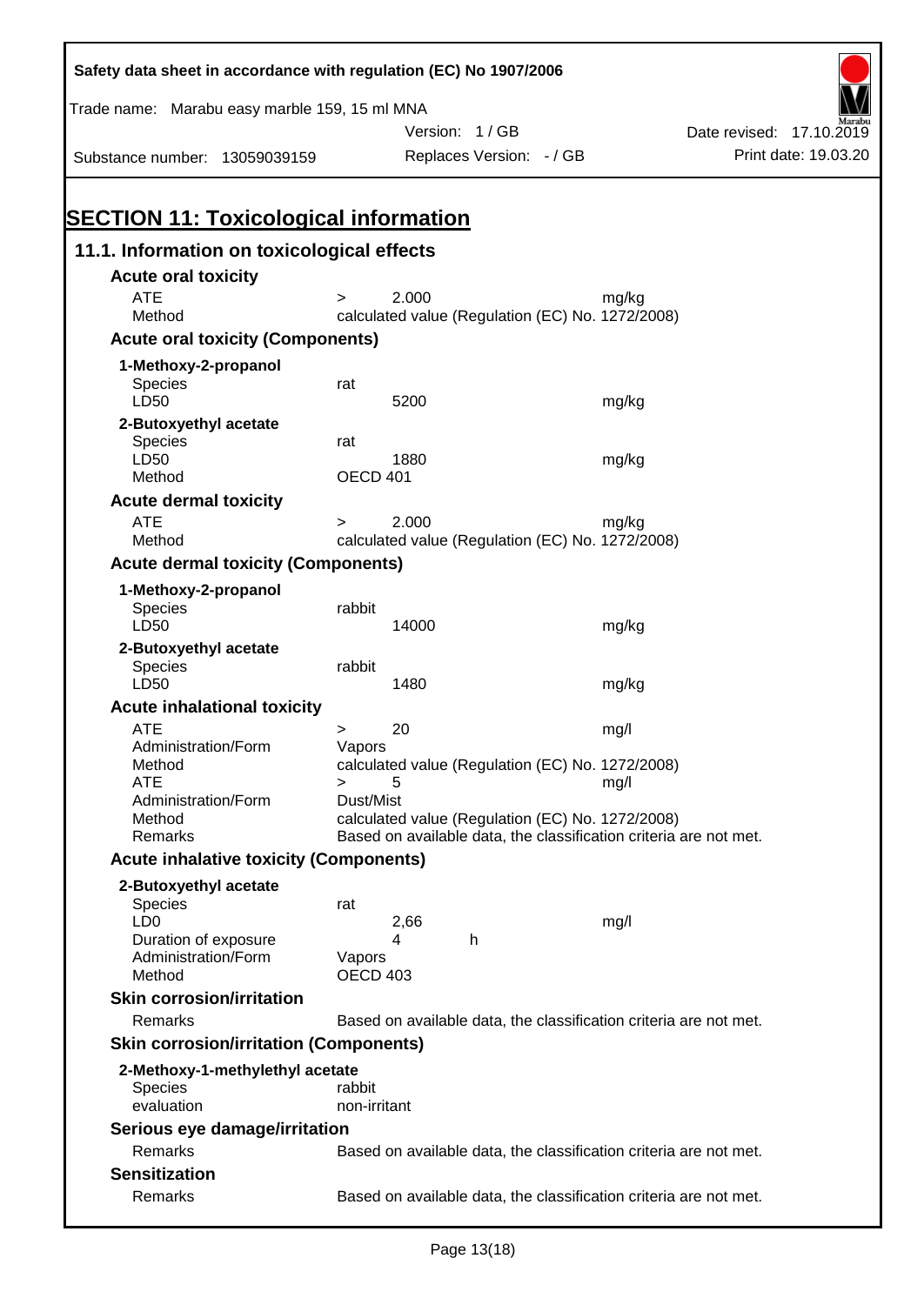#### **Safety data sheet in accordance with regulation (EC) No 1907/2006**

#### Trade name: Marabu easy marble 159, 15 ml MNA

Substance number: 13059039159

Version: 1 / GB Replaces Version: - / GB

| Date revised: 17.10.2019 | Marabu               |
|--------------------------|----------------------|
|                          | Print date: 19.03.20 |

| <b>Mutagenicity</b>                          |                                                                   |
|----------------------------------------------|-------------------------------------------------------------------|
| Remarks                                      | Based on available data, the classification criteria are not met. |
| <b>Reproductive toxicity</b>                 |                                                                   |
| Remarks                                      | Based on available data, the classification criteria are not met. |
| Carcinogenicity                              |                                                                   |
| Remarks                                      | Based on available data, the classification criteria are not met. |
| <b>Specific Target Organ Toxicity (STOT)</b> |                                                                   |
| Single exposure                              |                                                                   |
| <b>Remarks</b>                               | The classification criteria are met.                              |
| evaluation                                   | May cause drowsiness or dizziness.                                |
| <b>Repeated exposure</b>                     |                                                                   |
| Remarks                                      | Based on available data, the classification criteria are not met. |
|                                              |                                                                   |

#### **Aspiration hazard**

Based on available data, the classification criteria are not met.

#### **Experience in practice**

Exposure to component solvents vapours concentration in excess of the stated occupational exposure limit may result in adverse health effects such as mucous membrane and respiratory system irritation and adverse effects on kidney, liver and central nervous system. Symptoms and signs include headache, dizziness, fatigue, muscular weakness, drowsiness and in extreme cases, loss of consciousness. Solvents may cause some of the above effects by absorption through the skin. Repeated or prolonged contact with the mixture may cause removal of natural fat from the skin resulting in non-allergic contact dermatitis and absorption through the skin. The liquid splashed in the eyes may cause irritation and reversible damage. Ingestion may cause nausea, diarrhoea and vomiting. This takes into account, where known, delayed and immediate effects and also chronic effects of components from short-term and long-term exposure by oral, inhalation and dermal routes of exposure and eye contact.

#### **Other information**

There are no data available on the mixture itself.

The mixture has been assessed following the additivity method of the CLP Regulation (EC) No 1272/2008 and classified for toxicological hazards accordingly.

# **SECTION 12: Ecological information**

#### **12.1. Toxicity**

#### **General information**

There are no data available on the mixture itself.Do not allow to enter drains or water courses.The mixture has been assessed following the summation method of the CLP Regulation (EC) No 1272/2008 and is not classified as dangerous for the environment.

#### **Fish toxicity (Components)**

| 1-Methoxy-2-propanol          |   |               |                              |      |
|-------------------------------|---|---------------|------------------------------|------|
| <b>Species</b>                |   |               | golden orfe (Leuciscus idus) |      |
| LC0                           | > | 4600          |                              | mq/l |
| Duration of exposure          |   | 96            | h                            |      |
| 2-Butoxyethyl acetate         |   |               |                              |      |
| <b>Species</b>                |   |               | golden orfe (Leuciscus idus) |      |
| LC50                          |   | 80            |                              | mq/l |
| Duration of exposure          |   | 48            | h                            |      |
| Daphnia toxicity (Components) |   |               |                              |      |
| 1-Methoxy-2-propanol          |   |               |                              |      |
| <b>Species</b>                |   | Daphnia magna |                              |      |
| EC <sub>50</sub>              |   | 23300         |                              | mq/l |
| Duration of exposure          |   | 48            | h                            |      |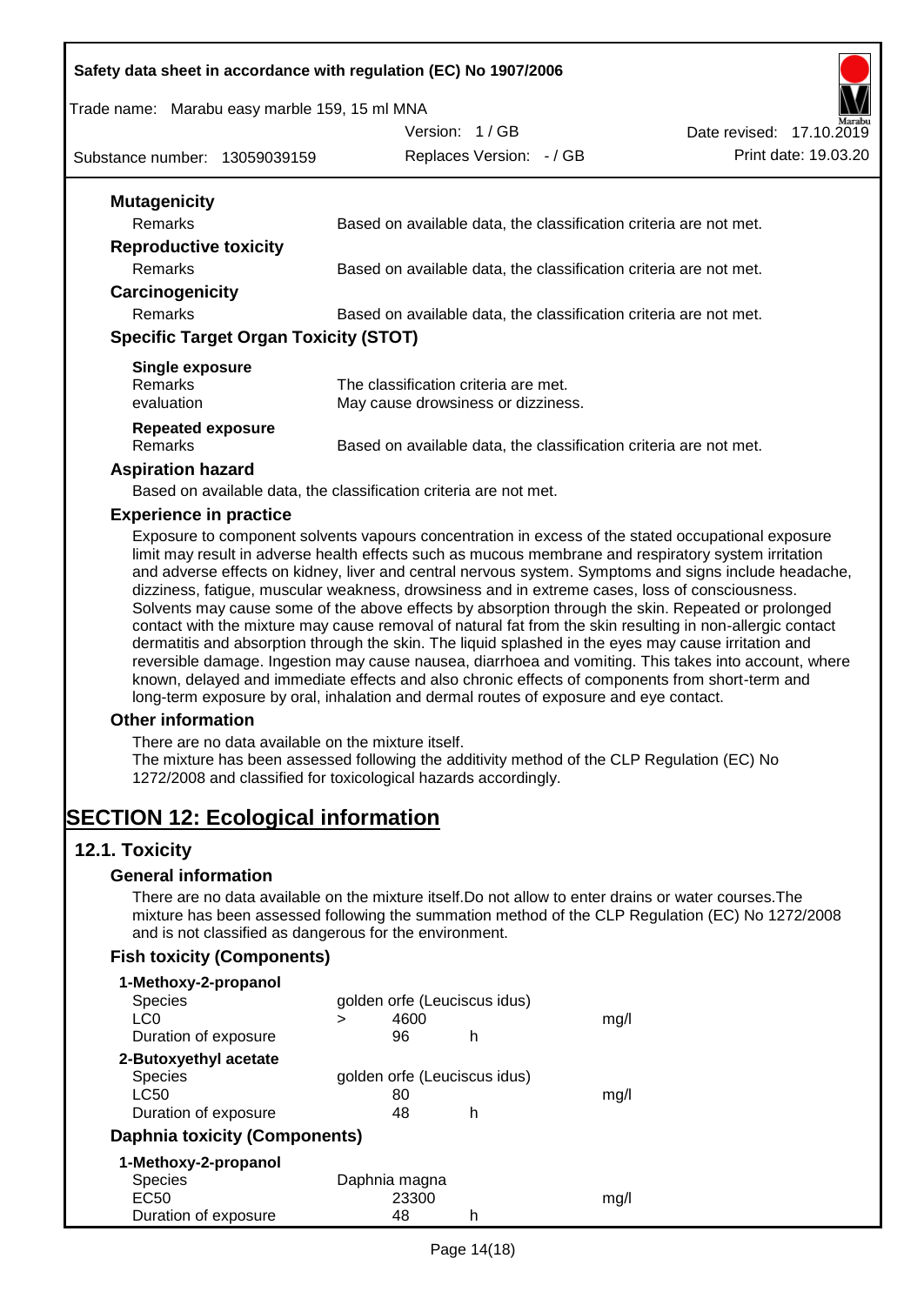| Safety data sheet in accordance with regulation (EC) No 1907/2006                                                            |                     |                                 |                          |  |                                                            |  |
|------------------------------------------------------------------------------------------------------------------------------|---------------------|---------------------------------|--------------------------|--|------------------------------------------------------------|--|
| Trade name: Marabu easy marble 159, 15 ml MNA                                                                                |                     |                                 | Version: 1/GB            |  | Date revised: 17.10.2019                                   |  |
| Substance number: 13059039159                                                                                                |                     |                                 | Replaces Version: - / GB |  | Print date: 19.03.20                                       |  |
| 2-Butoxyethyl acetate<br><b>Species</b><br><b>EC50</b><br>Duration of exposure<br><b>Algae toxicity (Components)</b>         |                     | Daphnia magna<br>37<br>48       | h                        |  | mg/l                                                       |  |
| 1-Methoxy-2-propanol<br><b>Species</b><br><b>EC50</b><br>Duration of exposure                                                | $\geq$              | Desmodesmus<br>1000<br>168      | h                        |  | mg/l                                                       |  |
| 2-Butoxyethyl acetate<br><b>EC50</b><br>Duration of exposure                                                                 | $\geq$              | 500<br>72                       | h                        |  | mg/l                                                       |  |
| <b>Bacteria toxicity (Components)</b><br>1-Methoxy-2-propanol<br>Species<br><b>EC50</b>                                      | $\geq$              | activated sludge<br>1000        |                          |  | mg/l                                                       |  |
| 2-Butoxyethyl acetate<br><b>Species</b><br><b>EC10</b><br>Duration of exposure<br>Method                                     | OECD <sub>209</sub> | Pseudomonas putida<br>720<br>17 | h                        |  | mg/l                                                       |  |
| 12.2. Persistence and degradability                                                                                          |                     |                                 |                          |  |                                                            |  |
| <b>General information</b><br>No data available                                                                              |                     |                                 |                          |  |                                                            |  |
| <b>Biodegradability (Components)</b>                                                                                         |                     |                                 |                          |  |                                                            |  |
| 1-Methoxy-2-propanol<br>Value<br>Duration of test<br>evaluation<br>Method                                                    | <b>OECD 301 F</b>   | 90<br>28                        | d                        |  | $\%$<br>Readily biodegradable (according to OECD criteria) |  |
| 2-Butoxyethyl acetate<br>Value<br>Duration of test<br>evaluation<br>Method                                                   |                     | 88<br>28<br><b>OECD 301 C</b>   | d                        |  | $\%$<br>Readily biodegradable (according to OECD criteria) |  |
| 12.3. Bioaccumulative potential<br><b>General information</b><br>There are no data available on the mixture itself.          |                     |                                 |                          |  |                                                            |  |
| <b>Partition coefficient: n-octanol/water</b><br>Remarks                                                                     |                     | Not applicable                  |                          |  |                                                            |  |
| 12.4. Mobility in soil<br><b>General information</b><br>There are no data available on the mixture itself.                   |                     |                                 |                          |  |                                                            |  |
| 12.5. Results of PBT and vPvB assessment<br><b>General information</b><br>There are no data available on the mixture itself. |                     |                                 |                          |  |                                                            |  |
| 12.6. Other adverse effects                                                                                                  |                     |                                 |                          |  |                                                            |  |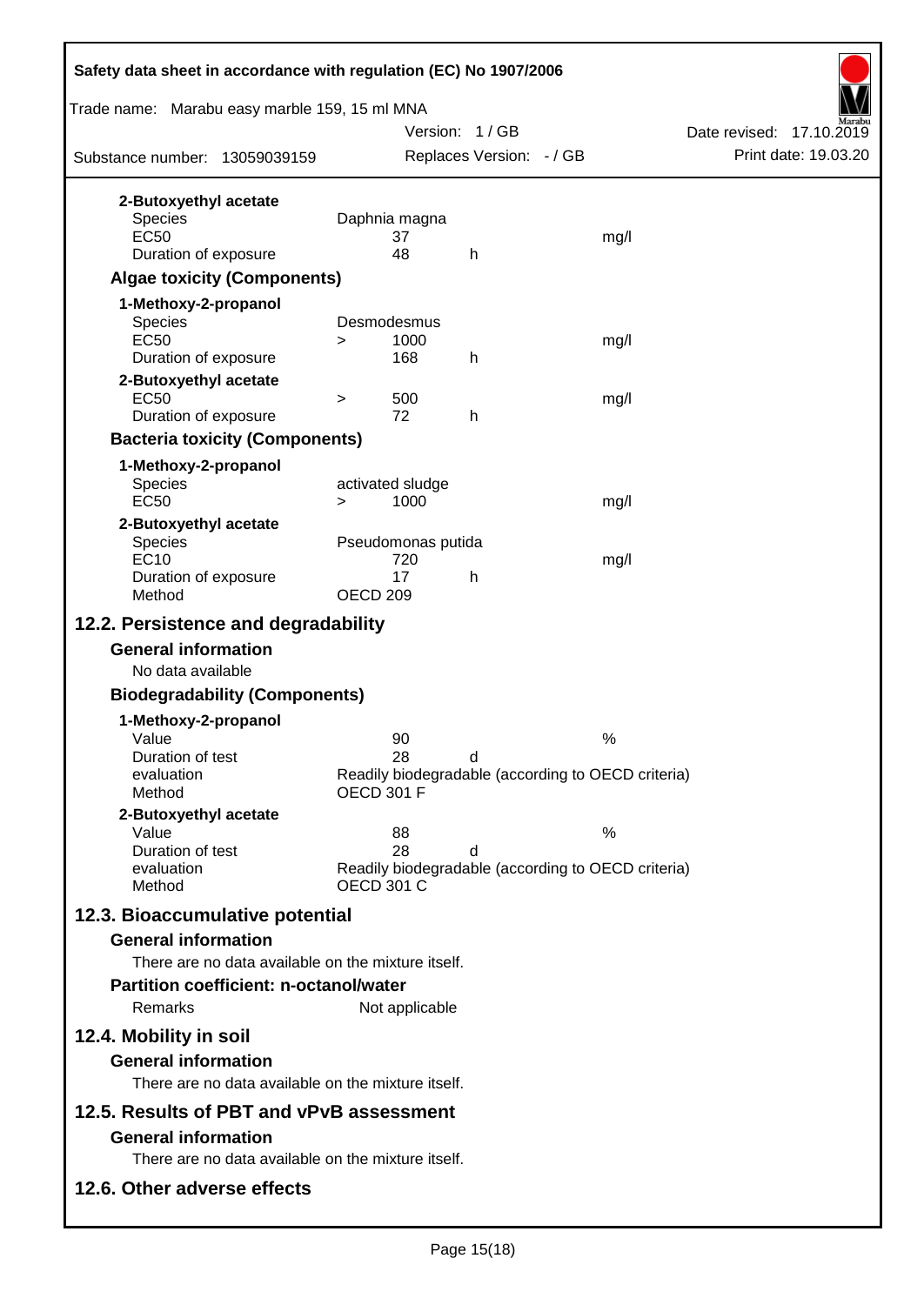#### **Safety data sheet in accordance with regulation (EC) No 1907/2006**

Trade name: Marabu easy marble 159, 15 ml MNA

Version: 1 / GB

Substance number: 13059039159

Replaces Version: - / GB Print date: 19.03.20 Date revised: 17.10.2019

#### **General information**

There are no data available on the mixture itself.

# **SECTION 13: Disposal considerations**

### **13.1. Waste treatment methods**

#### **Disposal recommendations for the product**

Do not allow to enter drains or water courses.

Wastes and emptied containers should be classified in accordance with relevant national regulation. The European Waste Catalogue classification of this product, when disposed of as waste is

EWC waste code 08 01 11<sup>\*</sup> waste paint and varnish containing organic solvents or other dangerous substances

If this product is mixed with other wastes, the original waste product code may no longer apply and the appropriate code should be assigned.

For further information contact your local waste authority.

#### **Disposal recommendations for packaging**

Using information provided in this safety data sheet, advice should be obtained from the relevant waste authority on the classification of empty containers.

Empty containers must be scrapped or reconditioned.

Not emptied containers are hazardous waste (waste code number 150110).

|                                     | <b>Land transport ADR/RID</b> | <b>Marine transport</b><br><b>IMDG/GGVSee</b> | Air transport<br><b>ICAO/IATA</b> |
|-------------------------------------|-------------------------------|-----------------------------------------------|-----------------------------------|
| Tunnel restriction code             | D/E                           |                                               |                                   |
| 14.1. UN number                     | 1263                          | 1263                                          | 1263                              |
| 14.2. UN proper shipping name       | <b>PAINT</b>                  | <b>PAINT</b>                                  | <b>PAINT</b>                      |
| 14.3. Transport hazard<br>class(es) | 3                             | 3                                             | 3                                 |
| Label                               |                               |                                               |                                   |
| 14.4. Packing group                 | Ш                             | Ш                                             | Ш                                 |
| Special provision                   | 640E                          |                                               |                                   |
| <b>Limited Quantity</b>             | 51                            |                                               |                                   |
| Transport category                  | 3                             |                                               |                                   |
| 14.5. Environmental hazards         |                               | no                                            |                                   |

# **SECTION 14: Transport information**

#### **Information for all modes of transport 14.6. Special precautions for user**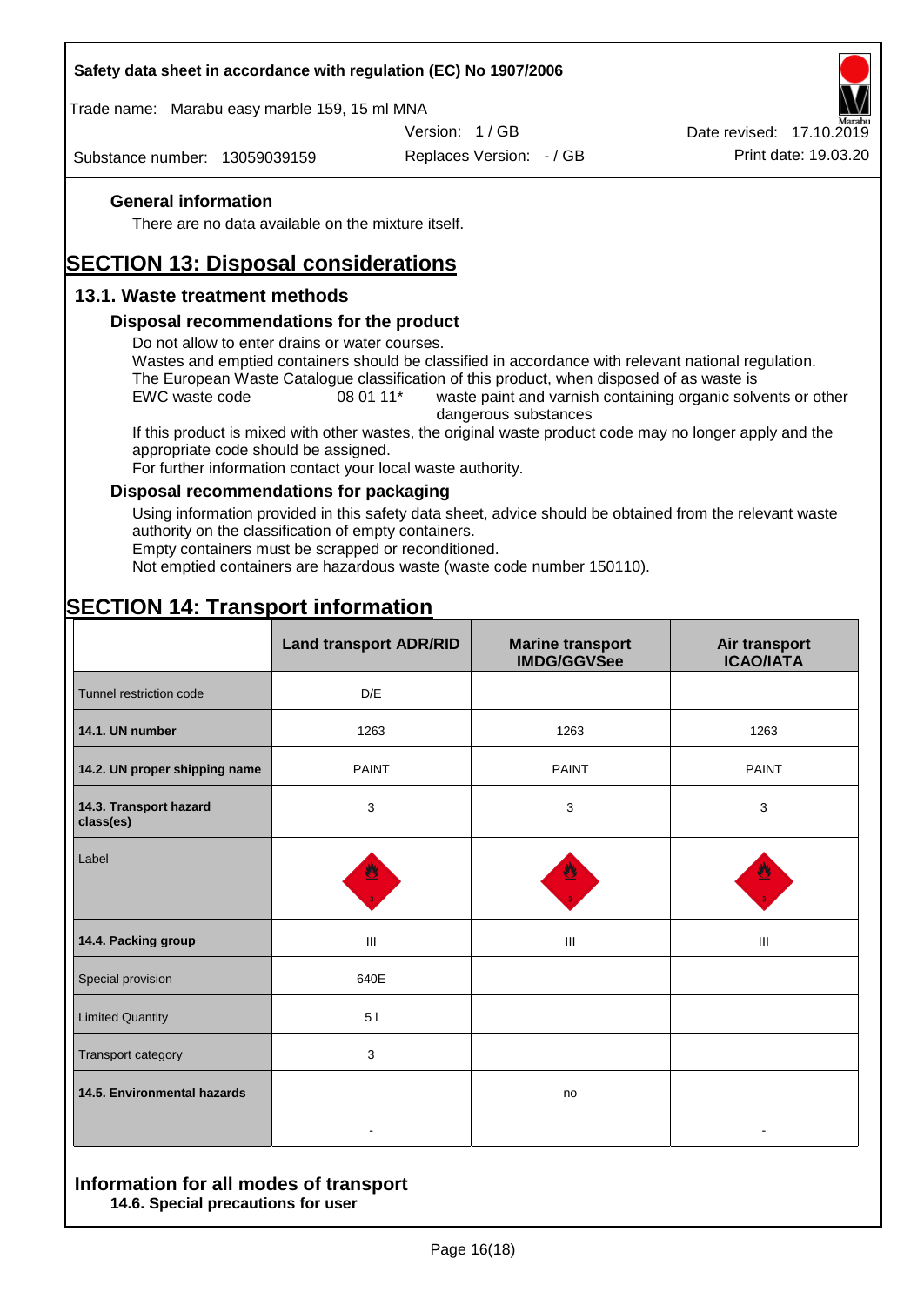| Safety data sheet in accordance with regulation (EC) No 1907/2006                                                                                                                                                    |                                                                         |                          |           |    |                          |  |
|----------------------------------------------------------------------------------------------------------------------------------------------------------------------------------------------------------------------|-------------------------------------------------------------------------|--------------------------|-----------|----|--------------------------|--|
| Trade name: Marabu easy marble 159, 15 ml MNA                                                                                                                                                                        |                                                                         |                          |           |    |                          |  |
|                                                                                                                                                                                                                      |                                                                         | Version: 1/GB            |           |    | Date revised: 17.10.2019 |  |
| Substance number: 13059039159                                                                                                                                                                                        |                                                                         | Replaces Version: - / GB |           |    | Print date: 19.03.20     |  |
| Transport within the user's premises:<br>Always transport in closed containers that are upright and secure.<br>Ensure that persons transporting the product know what to do in the event of an accident or spillage. |                                                                         |                          |           |    |                          |  |
| <b>Other information</b><br>14.7. Transport in bulk according to Annex II of Marpol and the IBC Code<br>no                                                                                                           |                                                                         |                          |           |    |                          |  |
| <b>SECTION 15: Regulatory information</b>                                                                                                                                                                            |                                                                         |                          |           |    |                          |  |
| 15.1. Safety, health and environmental regulations/legislation specific for the substance<br>or mixture                                                                                                              |                                                                         |                          |           |    |                          |  |
| Major-accident categories acc. 96/82/EC                                                                                                                                                                              |                                                                         |                          |           |    |                          |  |
| 6<br>Category                                                                                                                                                                                                        | Flammable                                                               |                          | 5.000.000 | kg | 50.000.000<br>kg         |  |
| <b>VOC</b>                                                                                                                                                                                                           |                                                                         |                          |           |    |                          |  |
| VOC (EU)                                                                                                                                                                                                             | 73,02                                                                   | %                        |           |    |                          |  |
| VOC (EU)                                                                                                                                                                                                             |                                                                         | 715,6                    | g/l       |    |                          |  |
| <b>Other information</b><br>The product does not contain substances of very high concern (SVHC).                                                                                                                     |                                                                         |                          |           |    |                          |  |
| <b>Other information</b>                                                                                                                                                                                             |                                                                         |                          |           |    |                          |  |
| All components are contained in the TSCA inventory or exempted.                                                                                                                                                      |                                                                         |                          |           |    |                          |  |
| All components are contained in the AICS inventory.<br>All components are contained in the DSL or NDSL inventory.                                                                                                    |                                                                         |                          |           |    |                          |  |
| 15.2. Chemical safety assessment<br>For this preparation a chemical safety assessment has not been carried out.                                                                                                      |                                                                         |                          |           |    |                          |  |
| <b>SECTION 16: Other information</b>                                                                                                                                                                                 |                                                                         |                          |           |    |                          |  |
| <b>Hazard statements listed in Chapter 3</b>                                                                                                                                                                         |                                                                         |                          |           |    |                          |  |
| <b>EUH066</b>                                                                                                                                                                                                        | Repeated exposure may cause skin dryness or cracking.                   |                          |           |    |                          |  |
| H226                                                                                                                                                                                                                 | Flammable liquid and vapour.                                            |                          |           |    |                          |  |
| H302                                                                                                                                                                                                                 | Harmful if swallowed.                                                   |                          |           |    |                          |  |
| H304                                                                                                                                                                                                                 | May be fatal if swallowed and enters airways.                           |                          |           |    |                          |  |
| H312                                                                                                                                                                                                                 | Harmful in contact with skin.                                           |                          |           |    |                          |  |
| H315                                                                                                                                                                                                                 | Causes skin irritation.                                                 |                          |           |    |                          |  |
| H332                                                                                                                                                                                                                 | H318<br>Causes serious eye damage.                                      |                          |           |    |                          |  |
| H335                                                                                                                                                                                                                 | Harmful if inhaled.                                                     |                          |           |    |                          |  |
| H336                                                                                                                                                                                                                 | May cause respiratory irritation.<br>May cause drowsiness or dizziness. |                          |           |    |                          |  |
| <b>H360D</b>                                                                                                                                                                                                         | May damage the unborn child.                                            |                          |           |    |                          |  |
| <b>CLP categories listed in Chapter 3</b>                                                                                                                                                                            |                                                                         |                          |           |    |                          |  |
| Acute Tox. 4                                                                                                                                                                                                         | Acute toxicity, Category 4                                              |                          |           |    |                          |  |
| Asp. Tox. 1                                                                                                                                                                                                          | Aspiration hazard, Category 1                                           |                          |           |    |                          |  |
| Eye Dam. 1                                                                                                                                                                                                           | Serious eye damage, Category 1                                          |                          |           |    |                          |  |
| Flam. Liq. 3                                                                                                                                                                                                         | Flammable liquid, Category 3                                            |                          |           |    |                          |  |
| Repr. 1B                                                                                                                                                                                                             | Reproductive toxicity, Category 1B                                      |                          |           |    |                          |  |
| Skin Irrit. 2                                                                                                                                                                                                        | Skin irritation, Category 2                                             |                          |           |    |                          |  |
| STOT SE 3                                                                                                                                                                                                            | Specific target organ toxicity - single exposure, Category 3            |                          |           |    |                          |  |
| <b>Supplemental information</b>                                                                                                                                                                                      |                                                                         |                          |           |    |                          |  |
| Relevant changes compared with the previous version of the safety data sheet are marked with: ***                                                                                                                    |                                                                         |                          |           |    |                          |  |
| This information is based on our present state of knowledge. However, it should not constitute a                                                                                                                     |                                                                         |                          |           |    |                          |  |
| guarantee for any specific product properties and shall not establish a legally valid relationship.                                                                                                                  |                                                                         |                          |           |    |                          |  |
| The information in this Safety Data Sheet is based on the present state of knowledge and current                                                                                                                     |                                                                         |                          |           |    |                          |  |
| legislation.                                                                                                                                                                                                         |                                                                         |                          |           |    |                          |  |